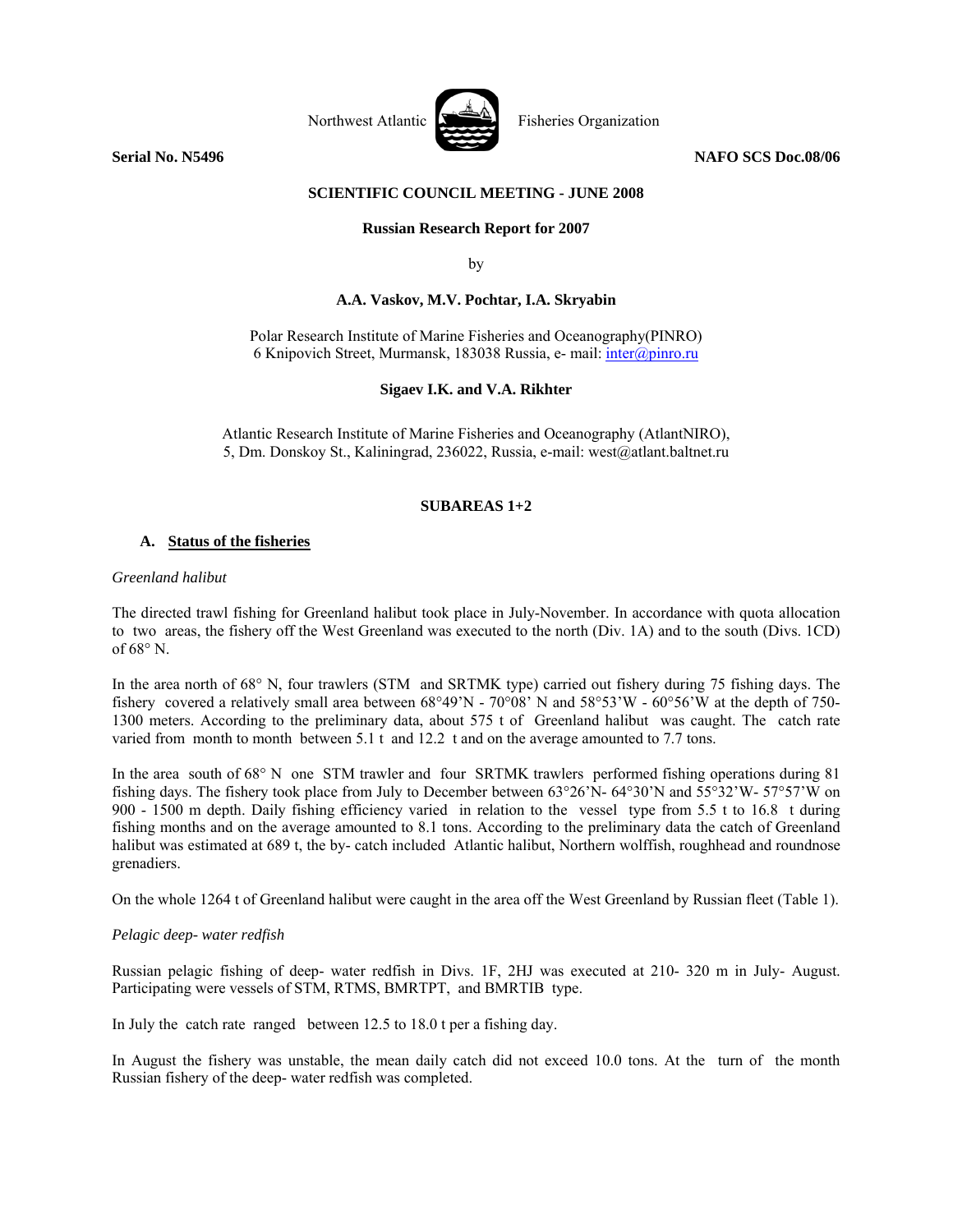## *Other fish species*

There was no directed fishery of other fish species. The by-catch of grenadier, skate and other fish species amounted to about 1 %.

# **B. Special research studies**

In July 2007 the Russian RV "Smolensk" took part in the International trawl/acoustic survey on redfish in the Irminger Sea and adjacent waters (the Labrador Sea).

Trawl-acoustic estimation of the redfish stocks was made in accordance with recommendations of the Study Group on Redfish Stocks that was held in Murmansk in January 2007.

The acoustic survey was conducted with the use of the 38 kHz Simrad EK500 echo sounder. The echo integration was made down to 900 m depth.

The midwater trawl (design 78,7/416) with a vertical opening of 50-55 m and a horizontal opening of 50 m and 110- 120 m (between the doors) was used. The trawl parameters were determined from the screen of the Wesmar's trawl sonar. The towing speed was 3.2-4.0 knots.

In the layer shallower than DSL 6 midwater hauls were made in the depth range 210-275 m. The catches of redfish varied from 7 to 63 kg and on average amounted to 38 kg per 1 hour trawling. In the layer deeper than the DSL 15 midwater hauls were performed between 300 and 900 m depth. The redfish catches ranged from 0 to 11 kg and averaged 3.0 kg per hour trawling.

During the survey the biomass of redfish in the area studied was estimated at 159.4 tons and the abundance at 291.2 million fish.

Biological data on Greenland halibut in Div. 1AD and pelagic deep-water redfish in Divs. 1F, 2HJ were collected by scientists from PINRO staying aboard Russian research vessels as NAFO observers.

# *Greenland halibut*

In Div. 1A the halibut length in catches ranged from 30 to 84 cm, fish as long as 46-48 cm prevailed. The average length of males was 49.0 cm, of females 52.6 cm (Table 2). Sex ratio was equal.

In Div. 1D the Greenland halibut 28-100 cm in length was recorded, fish as long as 50-52 cm were prevailed. The mean length of males was 50.5 cm, of females 59.2 cm (Table 2). Sex ratio was approximately 1,9:1.

Most studied fish in Div. 1AD were sexually mature by early October, about 12% of fish were prespawning and spawning.

16 items were recorded in halibut diet. Main food items were squid, shrimp and roughhead grenadier. Feeding was weak. The mean index of stomach fullness equaled to 0.5.

In Div. 1AD the age of halibut varied from 3 to 15 years, predominating were fish aged 6-7 (Table 3).

## *Deep-water redfish*

In Div. 1F the length of deep-water redfish in catches ranged from 23 to 46 cm, the mean length was 34. 8 cm (Table 4). Fish 35- 36 cm in length made up the bulk of catches. Males - females ratio was 1,2: 1.

In Div. 2J deep-water redfish 23- 45 cm in length was recorded, the mean length was 35,4 cm. Fish 35- 36 cm in length made up the bulk of catches. Males- females ratio was 1,7: 1.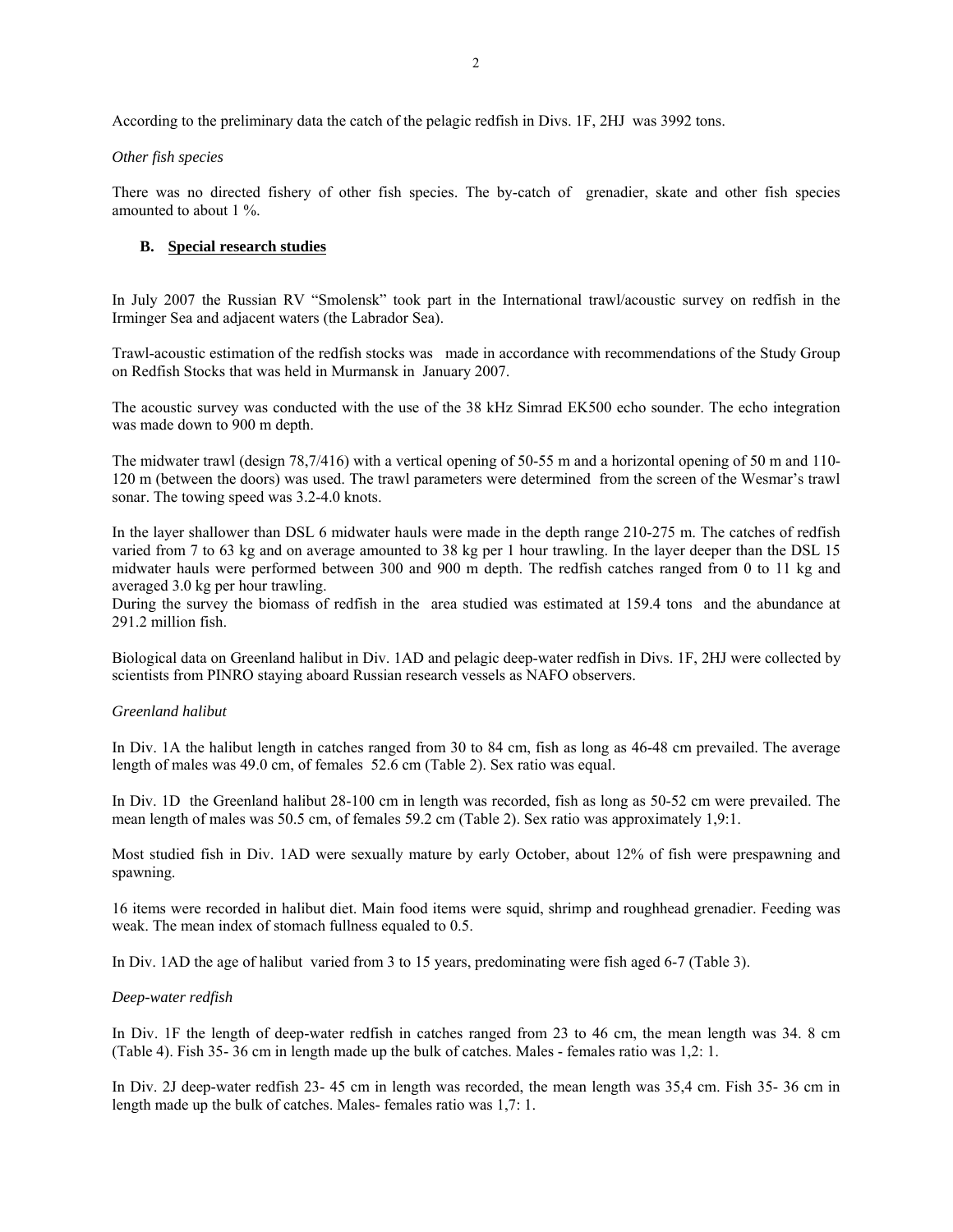## **SUBAREA 3**

## **A. Status of the fisheries**

### *Greenland halibut*

Directed fishing on the Greenland halibut was conducted by 4 trawlers during the year. The most important fishing area was the North- Eastern slope of the Grand bank and adjacent area of the Flemish Cap bank (Divs. 3LMN) between 42- 48°N and 44°- 49° W at 750- 1350 m depth.

Catch rates varied from 4,0 to 17.9 t and averaged 7.8 t per fishing day. The by-catch in these divisions was large enough and averaged 18%, including 10% of grenadiers, 5% of spotted wolfish, 1% of redfishes, 1% of skates and 1% of other fish species (Atlantic halibut, witch flounder, American plaice, cod, sharks).

According to the preliminary data, the catch totaled 1507 tons.

## *Redfish*

In June one SRTMK-vessel (M- 1007) conducted directed fishery on redfish on the Flemish Cap between 46°30'N-47°07'N and 45°32'W- 45°52 W on 250- 450 m depth. Fishing conditions were favorable, catch rates amounted to 16,9 t/day. In July this vessel fished redfish in the area between 46°48'- 46°55'N and 45°35'- 45°45 W at the depth of 250- 275 m with the fishing efficiency of 12.4 t.

In August 2 SRTMK vessels (M-1007 and M- 1008) operated between 44°38'- 47°10' N and 44°00'- 46°01'W at 240- 450 m. The catch rate was higher than in June/July and equaled 18,1 t.

According to the preliminary data, Russian redfish catch on the Flemish Cap bank totaled 780 tons.

In Div. 3O in 2007 Russian vessels operated occasionally. In May one SRTMK vessel was fishing in the area between 42°56'- 43°21'N and 51°06'- 51°38'W at the depth of 300- 450 m during 4 fishing days. The mean daily fishing efficiency was 14,0 t. In June two SRTMK vessels carried out fishery for redfish between 43°05'- 43°22'N and 51°03'- 51°31W at 110- 370 m during 2 fishing days. The fishing efficiency was equal to 6,4 t.

According to the preliminary data Russian redfish catch in Div. 3O amounted to 54 tons.

## *Thorny skate*

In 2007 1-2 vessels of SRTMK type participated in the Russian directed trawl fishery on skates in May-June and in August-October on the southern Grand Bank (Divs. 3NO). Vessels operated between 43°12'- 44°20'N, 49°36'- 51°11'W between 40 and 170 m. The highest fishing efficiency was recorded in May-June. In this period the daily catch varied from 6,2 to 20,6 t, and on average amounted 14,6 t. In August- October the catch rate declined to 8,9 tons per fishing day.

According to the preliminary data, the Russian catch of skates in Divs. 3NO made 713 tons.

## *Other fish species*

There was no directed fishery for other fish species. The by-catch of other fish species in the directed fisheries ranged from 1 to 10%.

## **B. Special research studies**

# *Greenland halibut (Reinhardtius hippoglossoides)*

There were no special surveys to assess the stock of Greenland halibut. Aboard fishing vessels biological data was collected by observers.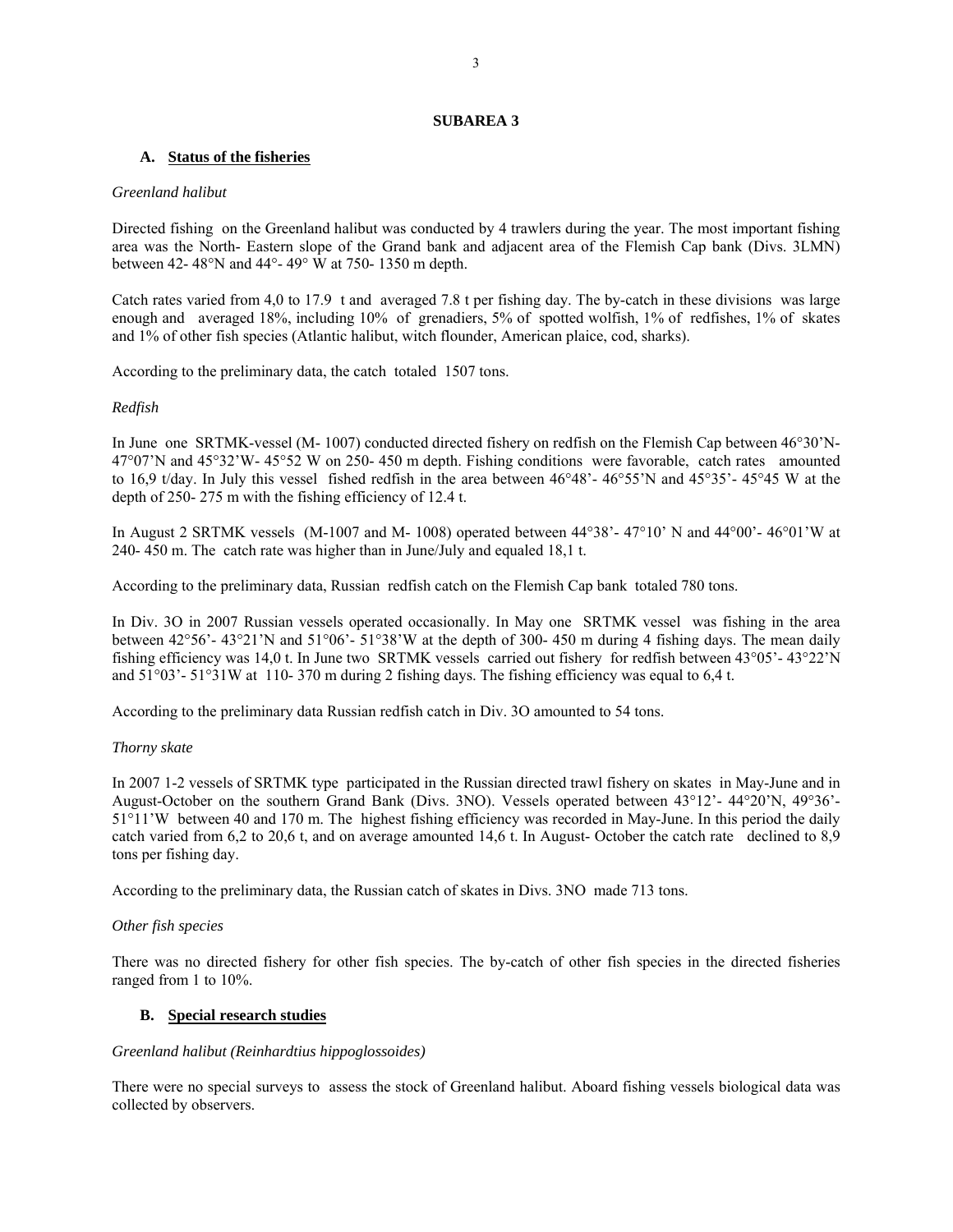In Div. 3L Greenland halibut 24- 92 cm in length occurred with the average length of 47.4 cm. Fish as long as 44- 47 cm predominated (Table 5).

The length of fishes in Div. 3M varied from 24 to 86 cm. The bulk of catches was made up by individuals 44-47 cm in length, which is similar to Div. 3L.

The halibut length Div. 3N varied from 28 to 100 cm, the mean length was 48.4 cm. The bulk of catches was made up by fish 46- 49 cm in length.

As a whole, in Divs. 3LMNO Greenland halibut 28-100cm in length occurred with the mean length of 47.6 cm. The age of fish determined by scale varied from 3 to 19 years (Table 6). Specimens aged 6-7 made up the bulk of catches (59.9%).

#### *Roughhead grenadier (Macrourus berglax)*

The total length of roughhead grenadier in catches in Div. 3L ranged from 27 to 99 cm, the mean length was 51,6 cm (Table 7). Fish 45-47cm in length made up the bulk of catches.

In Div.3M the fish length distribution varied from 30 to 90cm, the mean length was 50,2 cm; the modal length was 39- 44cm.

In Div. 3N the length varied from 24 to 93 cm. The bulk of catches was made up by individuals 54-56 cm in length.

On the whole in Divs. 3 LMNO roughhead grenadier with 24-99cm length occurred, the mean length was 53,4 cm.

#### *Acadian redfish (Sebastes fasciatus)*

In Div. 3M the length of Acadian redfish varied from 14 to 35 cm, the mean length was 23,1cm. Fish as long as 22- 23cm prevailed (Table 8).

In Div. 3O Acadian redfish 12-38 cm in length was registered, the mean length was 24.9 cm. Fish as long as 24-25 cm prevailed.

#### *Deep- water redfish (Sebastes mentella)*

In Div. 3L the length of deep-water redfish in by-catches taken in the Greenland halibut fishery ranged from 25 to 40 cm, the mean length was 33.7cm (Table 9).

In Div. 3M the length distribution fluctuated between 14 and 47cm, the mean length was 26,8 cm. The bulk of catches was made up by fishes 28-29cm in length.

In Div. 3N the length of fish varied from 25 to 45 cm. The bulk of catches was made up by individuals 32-33cm in length.

In Div. 3O the redfish length was 21-42 cm, the mean length was 27.9cm. Fish 25-27 cm predominated in catches.

## *Golden redfish (Sebastes marinus)*

In Div. 3M the length of Golden redfish was 15-56 cm, the mean length was 28,3 cm (Table 10).

#### *American plaice (Hippoglosoides platessoides)*

In Div. 3L the length distribution of American plaice in by-catches in the Greenland halibut fishery was determined by 26- 58 cm fish. The mean length was 40.3 cm (Table 11).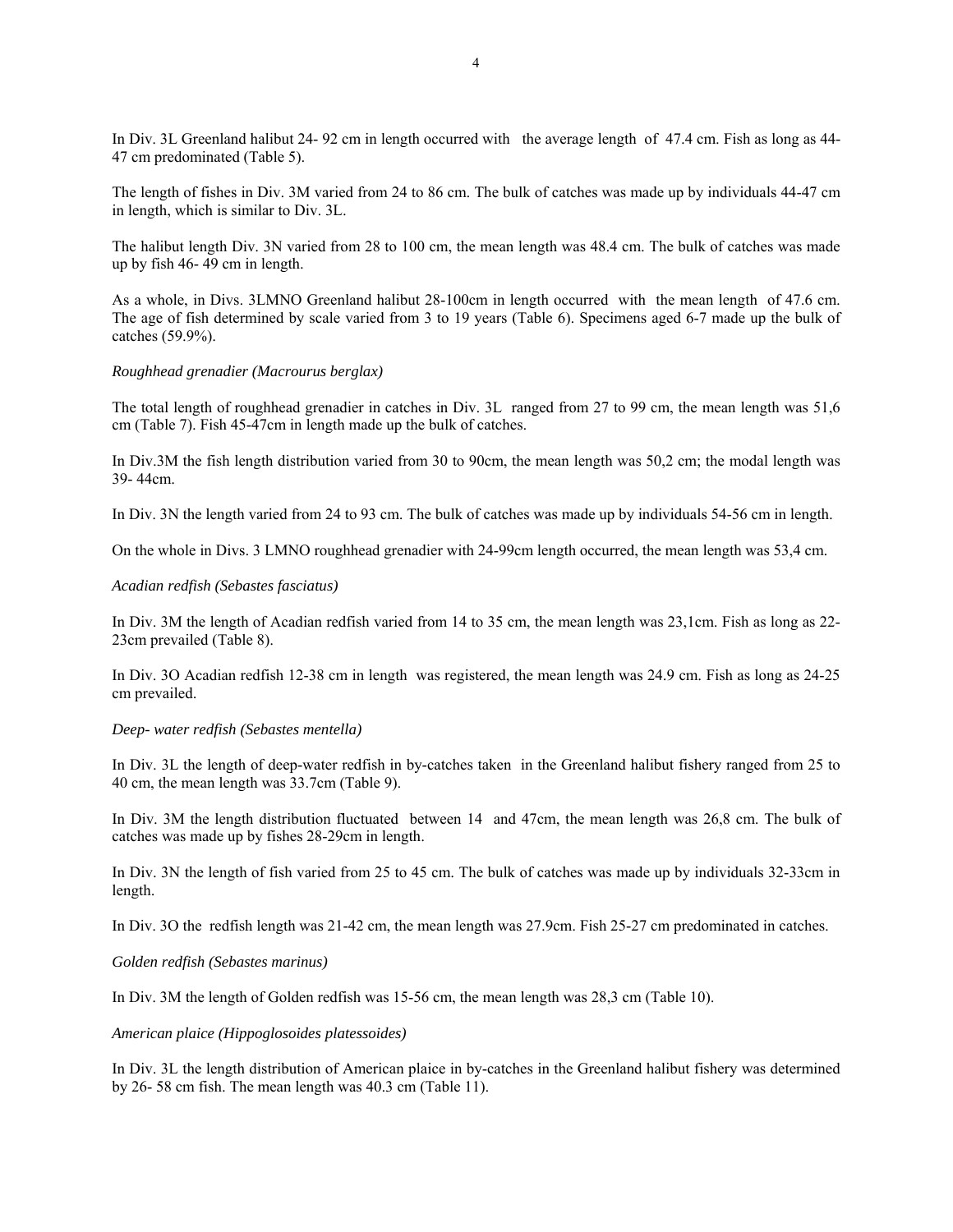In Div. 3M the length distribution of American plaice in by-catches in the redfish fishery varied from 34 to 56cm, the mean length was 46,3 cm.

In Div. 3M the length of American plaice in by-catches of the skate fishery varied from 18 to 70 cm. The bulk of catches was made up by individuals 40-43cm in length.

In Div. 3O the length of fish varied from 24 to 66 cm.

## *Witch flounder (Glyptocephalus cynoglossus)*

In Div. 3L the length distribution of witch flounder from by-catches of the Greenland halibut fishery was characterized by fish 20- 52cm in length, the mean length was 41,3 cm (Table 12).

On the Flemish Cap witch flounder was recorded in by-catches as single specimens.

In Div. 3N the greatest amounts of fish were found in by- catches. The length of fish varied from 28 to 60 cm, the mean length was 41.5 cm. The bulk of catches was made up by fishes 40-43cm in length.

In Div. 3O the length distribution of witch flounder varied from 30 to 62cm, the mean length was 43.4 cm.

#### *Yellowtail flounder (Limanda ferruginea)*

In Div. 3N the length of yellowtail flounder varied from 20 to 58 cm, the mean length was 37.2 cm (Table 13).

The bulk of catches was made up by fish 34-37cm in length.

In Div. 3O the length distribution of with flounder fluctuated between 22 and 50 cm, the mean length was 37.7 cm.

#### *Cod (Gadus morhua)*

On the Flemish Cap the length of cod was 36- 102 cm, the mean length was 68,9 cm (Table 14). The bulk of catches was made up by fish 75-80 cm in length.

The length distribution of cod in Div. 3N varied from 36 to 132 cm, the mean length was 81.7 cm. The bulk of catches was made up by fishes 96 -100cm in length.

In Div. 3O the length distribution of fish varied from 33 to 123 cm, the mean length was 62.7 cm.

*Threebeard rockling (Gaidropsarus ensis)* 

In Div. 3L the length of threebeard rockling varied from 27 to 48 cm, the mean length was 40.0 cm (Table 15). The bulk of catches was made up by individuals 39-44 cm in length.

In Div. 3N fish as long as 24-51cm occurred with the mean length of 40.5 cm.

*White hake (Urophycis tenuis)* 

In Div. 3N the length of white hake was 30-87 cm, the average one 53.0 cm (Table 16).

In Div. 3O fish as long as 27-90cm occurred, the mean length was 62.9 cm.

*Thorny skate (Amblyraja radiata)* 

In Div. 3L during the Greenland halibut fishery thorny skate were occurred 33-84 cm in length (Table 17).

In Div. 3M the length of thorny skate varied from 36 to 75cm , the mean length was 56.1 cm.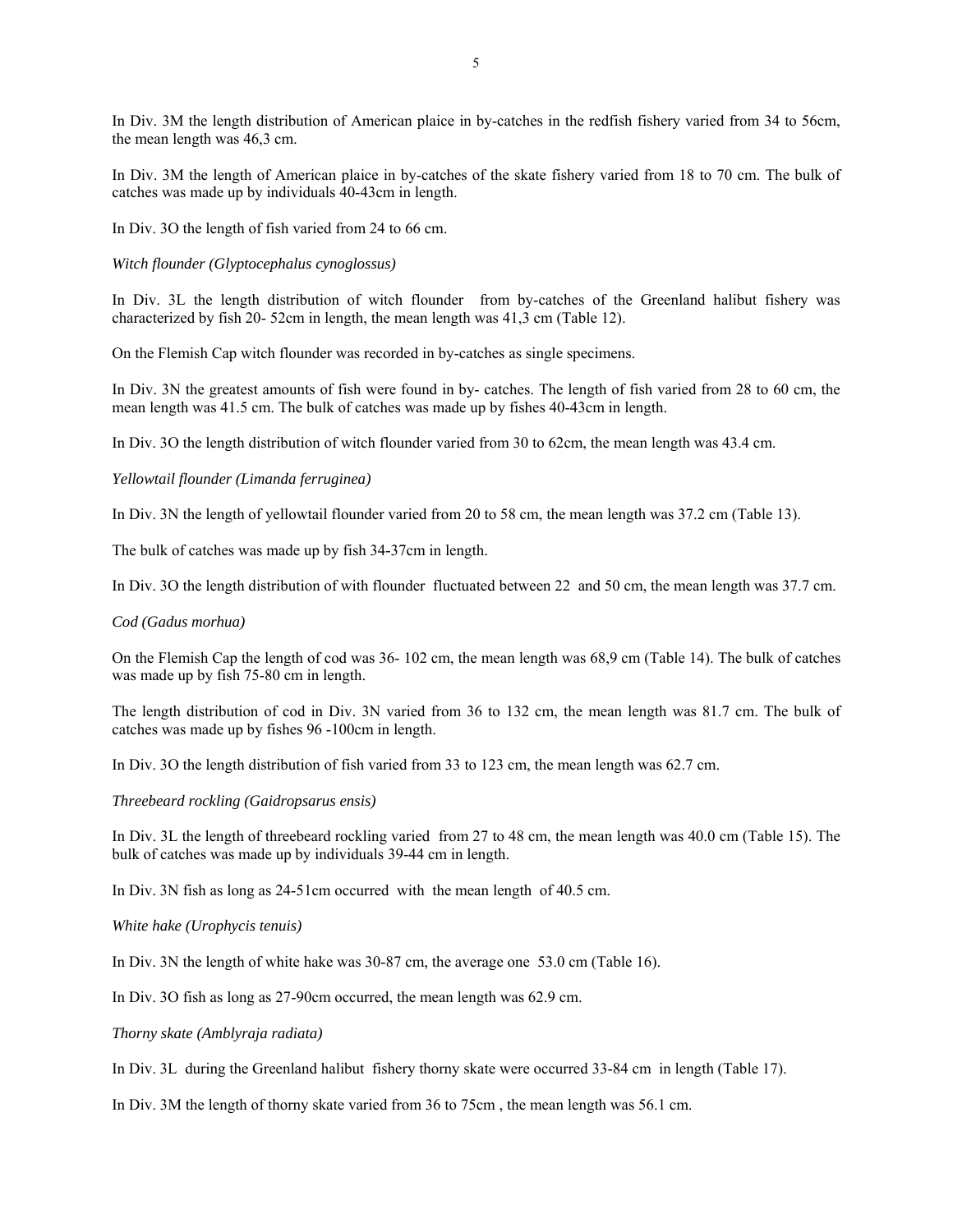In Div. 3N the length distribution of this species varied from 24 to 93 cm, the mean length was 62.6 cm. The bulk of catches was made up by fish 60-67cm in length.

In Div. 3O the length of fish varied from 27 to 90cm, the mean length was 63.3 cm. The bulk of catches was made up by skate 63-67cm in length.

## *Black dogfish (Centroscyllium fabricii)*

This species was mainly recorded in by-catches in the halibut fishery. In Divs. 3LMNO the length of males varied from 36 to 75cm, the mean length was 59.5 cm (Table 18). Females 33- 81cm in length occurred with the mean length of 59.2 cm. The bulk of catches was made up by sharks 60-64cm in length.

## *Northern wolffish (Anarhichas denticulatus)*

In Div. 3L the length of Northern wolffish varied from 42 to 120 cm, the mean length was 70.9 cm (Table 19).

In Div. 3N the length distribution of this species varied from 33 to 120 cm. The bulk of catches was made up by fish 51-55cm in length.

## *Blue hake (Antimora rostrata)*

In Divs. 3LMNO the length distribution of blue hake varied from 18 to 69 cm, the mean length was 32.2 cm (Table 20). The bulk of catches was made up by fish 36-40 cm in length.

## *Common grenadier (Nezumia bairdii)*

In Divs. 3LMNO the total length of common grenadier varied from 21 to 44 cm, the mean length was 33.5 cm (Table 21).

## *Atlantic halibut (Hippoglosus hippoglossus)*

In Div. 3N the length distribution of this species varied from 44 to 187 cm, the mean length was 101.1 cm (Table 220).

In Divs. 3LMO minor amounts of this species occurred in catches.

## *Other fish species*

In the fishery period Atlantic and spotted wolffishes, roundnose grenadier, chimeraas, longfinned hake, Notacanthidae and other fish species were occurred in by-catch.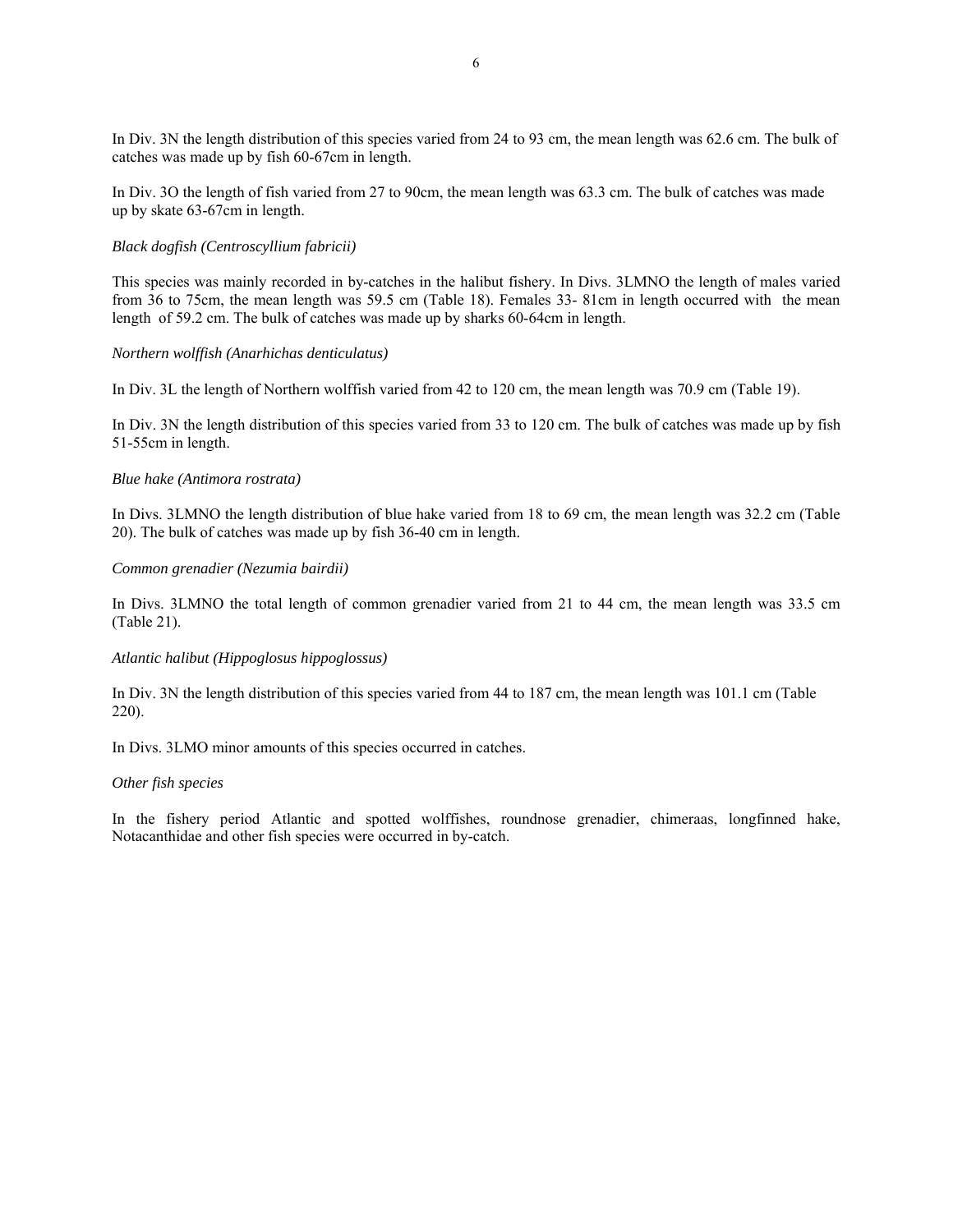## **SUBAREA 4**

### **A. Status of the Fisheries**

In 2007 no fishing activities were carried out in the said subdivision.

### **B. Special Researches**

- 1. Environmental researches
- 1. Hydrographic studies

In 2007 the monitoring of sea-surface temperature (SST) was continued on the shelf of the Northwest Atlantic and adjacent part of the open ocean. For this purpose the base of average monthly values of SST anomalies was used «http://ingridldgo.columbia.edu/SOURCES/.IGOSS/.nmc». The monitoring covered 19 points located in typical parts of the Northwest Atlantic shelf and in offshore areas between 40°-55°N and 45°-70°W (Fig.1). Main feature of hydrological conditions in 2007 consists in dropping of SST by 1.5°-2.5°C on average in the whole area compared with warm 2006. In the northern part of the Labrador Current SST was lower than in 2006 for the most of the year. In the middle part of the current the decrease in temperature began in May 2007 and continued till October, having attained negative anomaly values (Fig. 2, point 4). In the southern part of the current (point 8) SST was significantly lower from January to August as compared with 2006. In the southern part of the current (point 8) SST was markedly lower than in 2006 from January to August. In adjacent part of the Labrador Sea and in a North Atlantic Current branch (points 5, 7) SST was also considerably lower than in 2006. On the Grand Bank SST began to decrease from March 2007, and in the Laurentian Channel that trend was observed to continue from January to August 2007 (Fig. 2, points 9, 14). As compared with 2006, SST dropped there by 2.5°-3.0°C. In 2007, on the Nova Scotian shelf and its periphery, there occurred a transition from positive SST anomalies to negative ones, which had been formed in February and lasted until September. As compared with 2006, a difference of values amounted to 1.8°-2.6°C (Fig. 2, points 9, 14). In 2007, offshore of the shelf in the Slope waters, SST was below the mean annual values during March-September (point 12), while at the Gulf Stream front (point 13) this process began in January and also persisted until September. Fall of temperature extended to the areas of Georges Bank and the Gulf of Maine in New England, where positive anomalies were replaced by negative ones. In autumn (September-October) the process of SST decrease began to slacken in some areas and changed to the reverse. These areas were the Grand Bank shelf, Laurentian Channel, Nova Scotian shelf and Georges Bank, where SST reached the 2006 level or exceeded it. In other areas the SST anomalies kept on below the 2006 level.

At least two processes could influence the SST decrease so large scale in space, significant in magnitude, and stable in time. The first of these is the intensification of the Arctic air mass transport from the north in the winter-spring period, and the second is resulting intensification of the Labrador Current. Both processes become intensified during the periods of positive the North Atlantic Oscillation (NAO) development phase in winter, when the atmospheric pressure drops in the centre of the Iceland minimum. According to Nesterov (Nesterov, 2003), basic processes of positive (NAO) phase formation in winter are: a) strengthening of the Azores maximum in June-July, b) positive SST anomaly in the Gulf Stream in September, c) weakening of latent heat flux from the ocean to atmosphere in November-December in the Gulf Stream area and strengthening of the flux in the area of the Iceland pressure minimum, while the negative NAO phase sets in given the reverse direction of these processes. All the above mentioned conditions were recorded in 2007. Therefore a decrease of SST in the Northwest Atlantic in 2007 may be attributed to NAO transition from the negative phase of its development to positive. Further monitoring will show if the process of NAO index increase and, consequently, low temperature background persist within the next few years.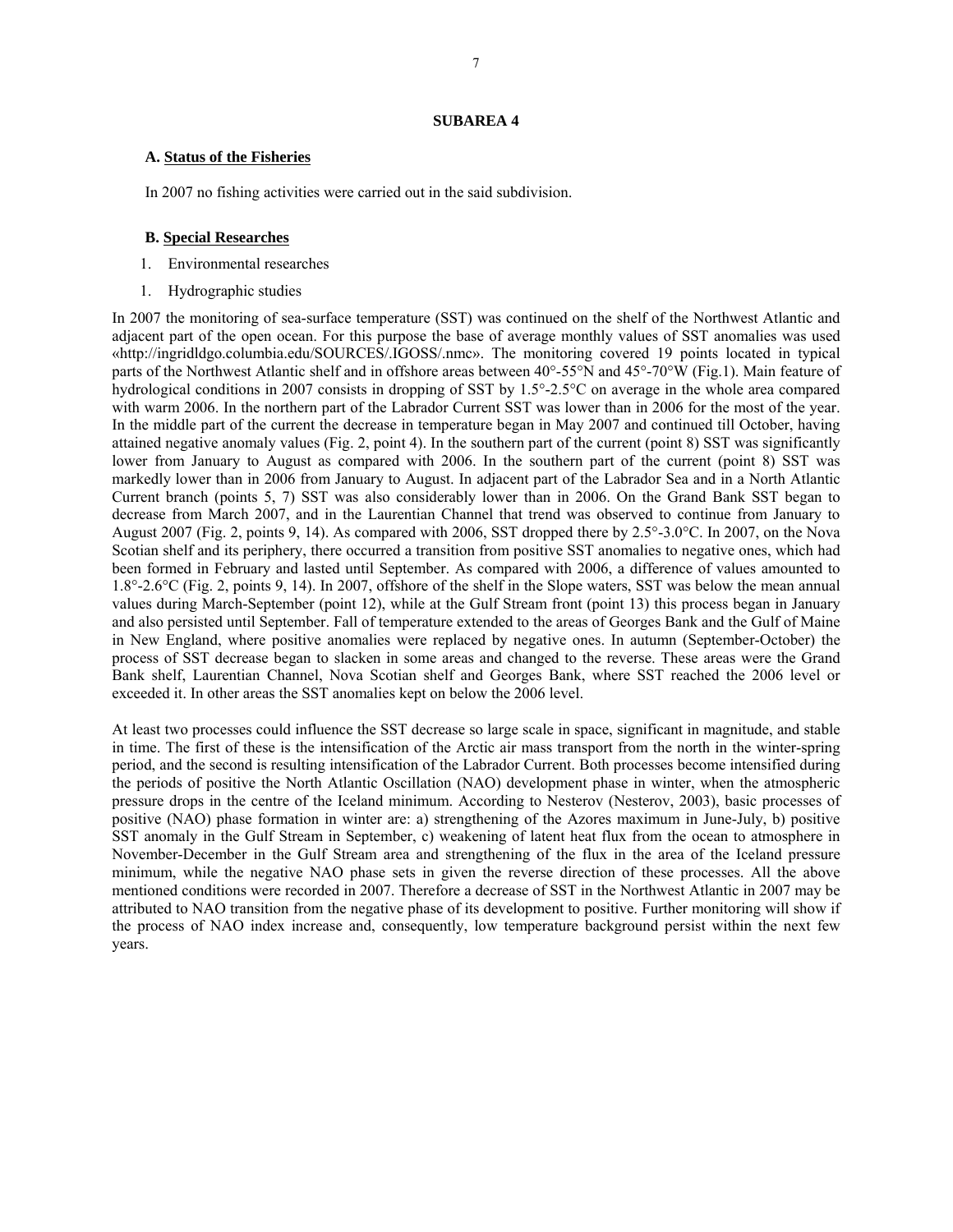| <b>Species</b>             | <b>Division</b> | Catch, t                |
|----------------------------|-----------------|-------------------------|
| <b>Greenland halibut</b>   | 1A              | $\overline{562}$        |
|                            | 1B              | 13                      |
|                            | 1 <sub>C</sub>  | 103                     |
|                            | 1 <sub>D</sub>  | 586                     |
|                            | 1ABCD           | 1264                    |
| <b>Greenland halibut</b>   | 3L              | 785                     |
|                            | 3M              | 119                     |
|                            | 3N              | 603                     |
|                            | 3LMN            | 1507                    |
| <b>Atlantic halibut</b>    | 3N              | 4                       |
| American plaice            | 3L              | 9                       |
|                            | 3N              | 79                      |
|                            | 30              | 5                       |
|                            | 3LNO            | 93                      |
| <b>Yellowtail flounder</b> | 3N              | 111                     |
|                            | 30 <sup>°</sup> | 3                       |
|                            | 3NO             | 114                     |
| <b>Witch flounder</b>      | 3L              | 2                       |
|                            | 3N              | 23<br>$\overline{4}$    |
|                            | 3O              | 29                      |
|                            | 3LNO            | 19                      |
| Roughhead grenadier        | 3L<br>3M        | 20                      |
|                            | 3N              | 104                     |
|                            | 3LMN            | 143                     |
| Deep-sea redfish           | 1F              | 1589                    |
|                            | 2H              | 171                     |
|                            | 2J              | 2232                    |
|                            | 1F2HJ           | 3992                    |
| Redfish spp.               | 3L              | 5                       |
|                            | 3M              | 780                     |
|                            | 3N              | 14                      |
|                            | 3O              | 54                      |
|                            | 3LMNO           | 853                     |
| <b>Skate</b>               | 3L              | 12                      |
|                            | 3M              | $\tau$                  |
|                            | 3N              | 627                     |
|                            | 30              | 86                      |
|                            | 3LMN            | 732                     |
| <b>Atlantic cod</b>        | 3M              | 6                       |
|                            | 3N              | 27                      |
|                            | 3O              | 13                      |
|                            | 3MNO            | 46                      |
| White hake                 | 3N              | $\mathbf{1}$            |
|                            | 3O              | $\overline{\mathbf{c}}$ |
|                            | 3N <sub>0</sub> | $\overline{\mathbf{3}}$ |
| Wolffish spp.              | 3L              | $\overline{2}$          |
|                            | $3\mathrm{M}$   | $\,1$                   |
|                            | $3N$            | 23                      |
|                            | 3LMN            | 26                      |

TABLE 1. Preliminary catches taken by Russian trawlers in NAFO SA 1-3 in 2007.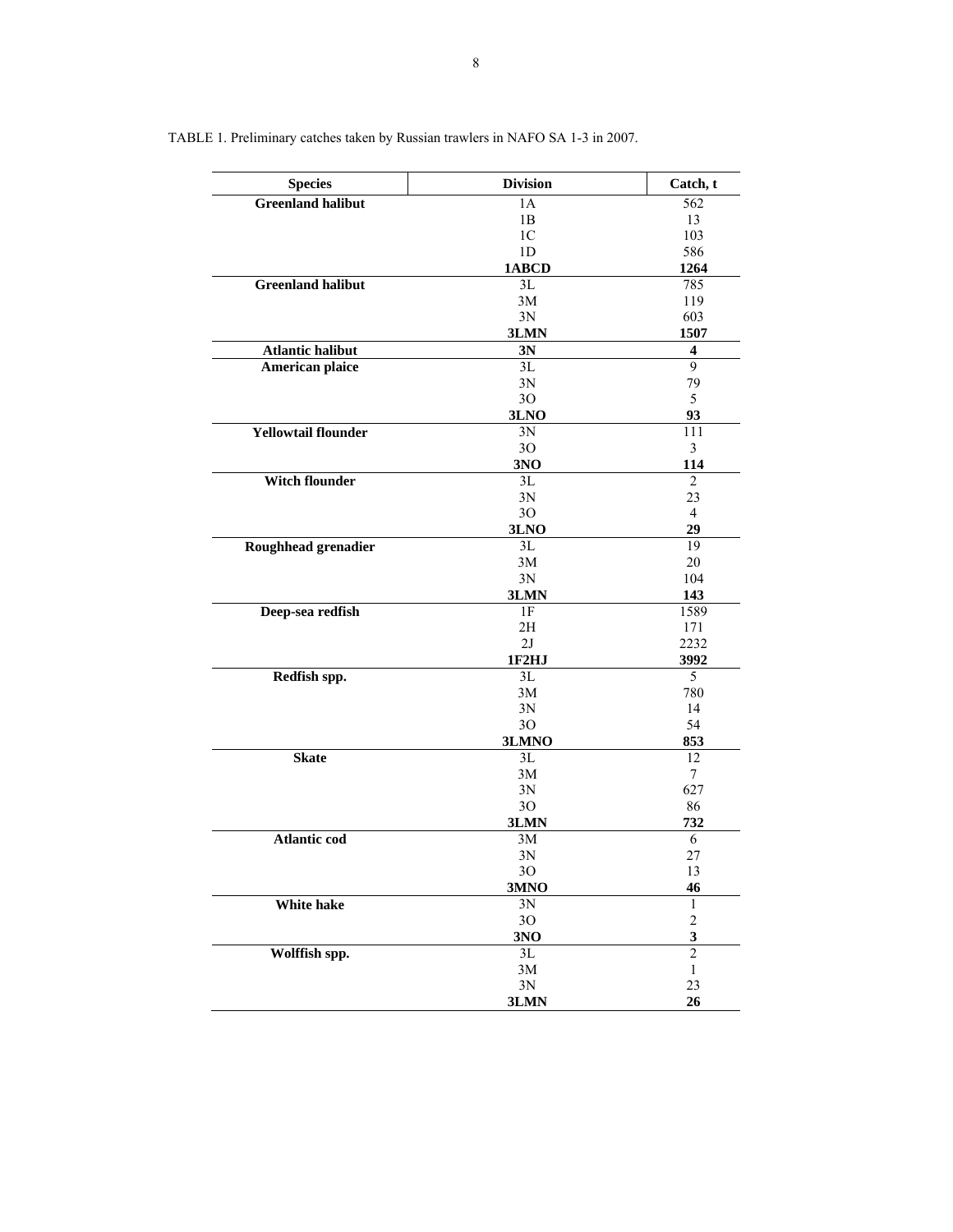| Length,            | 1A               |                |              |              | 1D             |                         |                  | <b>Total 1AD</b> |                  |  |
|--------------------|------------------|----------------|--------------|--------------|----------------|-------------------------|------------------|------------------|------------------|--|
| cm                 | <b>Males</b>     | <b>Females</b> | <b>Total</b> | <b>Males</b> | <b>Females</b> | <b>Total</b>            | <b>Males</b>     | <b>Females</b>   | <b>Total</b>     |  |
| 28                 |                  |                |              |              | $\mathbf{1}$   | $\mathbf{1}$            |                  | $\mathbf{1}$     | $\mathbf{1}$     |  |
| 30                 | $\mathbf{1}$     | $\,1$          | $\mathbf 2$  | $\sqrt{2}$   | $\mathbf{1}$   | $\mathbf{3}$            | $\mathfrak{Z}$   | $\mathbf{2}$     | 5                |  |
| 32                 |                  |                |              | $\sqrt{2}$   | $\mathfrak{Z}$ | 5                       | $\boldsymbol{2}$ | $\mathfrak{Z}$   | 5                |  |
| 34                 | $\mathfrak{Z}$   | $\sqrt{2}$     | $\sqrt{5}$   | $10\,$       |                | 10                      | 13               | $\overline{c}$   | 15               |  |
| 36                 | $\boldsymbol{7}$ | $\mathfrak{Z}$ | 10           | 13           | 5              | 18                      | $20\,$           | $\,$ $\,$        | 28               |  |
| 38                 | 11               | 10             | 21           | 25           | $10\,$         | 35                      | 36               | $20\,$           | 56               |  |
| 40                 | $21\,$           | 14             | 35           | 100          | $18\,$         | 118                     | 121              | $32\,$           | 153              |  |
| 42                 | $44\,$           | 17             | 61           | 200          | 49             | 249                     | 244              | 66               | 310              |  |
| 44                 | 54               | 24             | 78           | 384          | 79             | 463                     | 438              | 103              | 541              |  |
| 46                 | 62               | 64             | 126          | 756          | 125            | 881                     | 818              | 189              | 1007             |  |
| 48                 | 83               | 65             | 148          | 981          | 183            | 1164                    | 1064             | 248              | 1312             |  |
| 50                 | 64               | 52             | 116          | 1111         | 221            | 1332                    | 1175             | 273              | 1448             |  |
| 52                 | 51               | 48             | 99           | 891          | 250            | 1141                    | 942              | 298              | 1240             |  |
| 54                 | $38\,$           | 56             | 94           | 615          | 249            | 864                     | 653              | 305              | 958              |  |
| 56                 | 25               | 42             | 67           | 395          | 261            | 656                     | 420              | 303              | 723              |  |
| 58                 | 15               | 44             | 59           | 169          | 263            | 432                     | 184              | 307              | 491              |  |
| 60                 | $\boldsymbol{7}$ | 13             | 20           | $77\,$       | 276            | 353                     | 84               | 289              | 373              |  |
| 62                 | 5                | 14             | 19           | 41           | 243            | 284                     | 46               | 257              | 303              |  |
| 64                 | 3                | 13             | 16           | 37           | 196            | 233                     | 40               | 209              | 249              |  |
| 66                 | 6                | 10             | 16           | 34           | 154            | 188                     | $40\,$           | 164              | 204              |  |
| 68                 | 3                | 11             | 14           | 13           | 125            | 138                     | 16               | 136              | 152              |  |
| 70                 |                  | $\sqrt{2}$     | $\mathbf 2$  | $\sqrt{5}$   | 95             | 100                     | 5                | 97               | 102              |  |
| ${\bf 72}$         |                  | $\sqrt{2}$     | $\mathbf 2$  | $\mathbf{1}$ | 79             | 80                      | $\mathbf{1}$     | $8\sqrt{1}$      | 82               |  |
| 74                 |                  | 5              | 5            |              | 67             | 67                      |                  | $72\,$           | ${\bf 72}$       |  |
| 76                 |                  | $\mathbf{1}$   | $\mathbf{1}$ | $\mathbf{1}$ | 52             | 53                      | $\,1\,$          | 53               | 54               |  |
| ${\bf 78}$         |                  | $\mathbf{1}$   | $\mathbf{1}$ |              | 42             | 42                      |                  | 43               | 43               |  |
| ${\bf 80}$         |                  | $\mathbf{1}$   | $\mathbf 1$  |              | $26\,$         | 26                      |                  | $27\,$           | 27               |  |
| 82                 |                  |                |              |              | $20\,$         | $20\,$                  |                  | $20\,$           | 20               |  |
| 84                 |                  | $\,1\,$        | $\mathbf{1}$ |              | 20             | 20                      |                  | 21               | 21               |  |
| 86                 |                  |                |              |              | 14             | 14                      |                  | 14               | 14               |  |
| 88                 |                  |                |              |              | $\sqrt{ }$     | 7                       |                  | $\boldsymbol{7}$ | $\pmb{7}$        |  |
| 90                 |                  |                |              |              | 9              | 9                       |                  | 9                | 9                |  |
| 92                 |                  |                |              |              | $\overline{4}$ | $\overline{\mathbf{4}}$ |                  | $\overline{4}$   | 4                |  |
| 94                 |                  |                |              |              | $\mathfrak{Z}$ | 3                       |                  | 3                | $\mathbf{3}$     |  |
| 96                 |                  |                |              |              | $\overline{c}$ | $\boldsymbol{2}$        |                  | $\overline{2}$   | $\boldsymbol{2}$ |  |
| 100                |                  |                |              |              | $\mathbf{1}$   | $\mathbf{1}$            |                  | 1                | $\mathbf{1}$     |  |
| <b>Total</b>       | 503              | 516            | 1019         | 5863         | 3153           | 9016                    | 6366             | 3669             | 10035            |  |
| Mean<br>length, cm | 49.0             | 52.6           | 50.8         | 50.5         | 59.2           | 53.6                    | 50.4             | 58.3             | 53.3             |  |

TABLE 2. Greenland halibut length composition (ind.) of the Russian trawl catches in NAFO Divs. 1AD in 2007.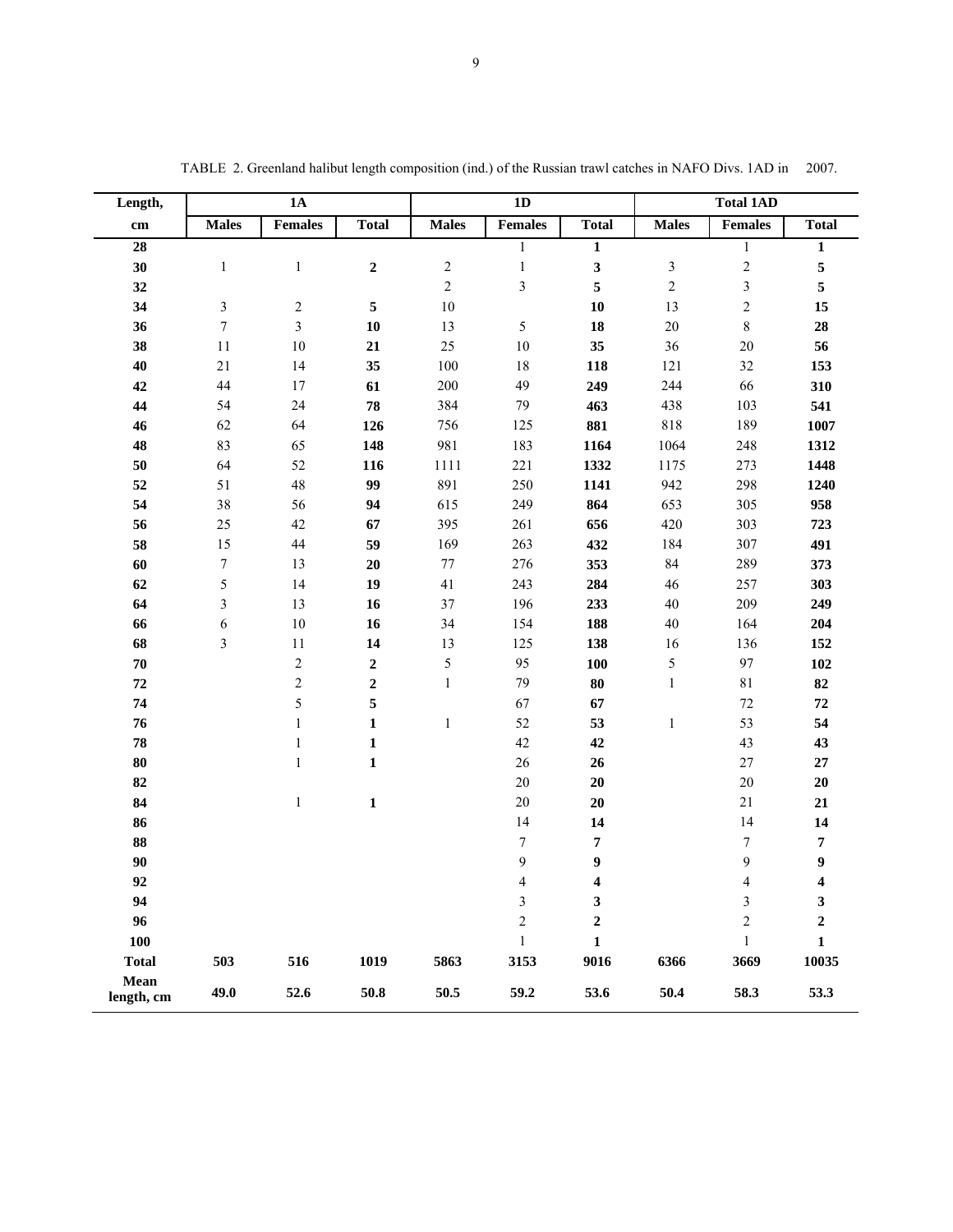| Length,                       |              |                         |        |       |                |       | Age, years |        |        |                                                               |        |                | <b>Total</b>    |                  | Weight, g |
|-------------------------------|--------------|-------------------------|--------|-------|----------------|-------|------------|--------|--------|---------------------------------------------------------------|--------|----------------|-----------------|------------------|-----------|
| cm                            | 3            | $\overline{\mathbf{4}}$ | 5      | 6     | $\overline{7}$ | 8     | 9          | 10     | 11     | $\overline{12}$                                               | 13     | 14             | $\overline{15}$ |                  |           |
| 28                            | $\mathbf{1}$ |                         |        |       |                |       |            |        |        |                                                               |        |                |                 | $\mathbf 1$      | 170.0     |
| 30                            | $\sqrt{5}$   |                         |        |       |                |       |            |        |        |                                                               |        |                |                 | 5                | 223.3     |
| 32                            |              | 5                       |        |       |                |       |            |        |        |                                                               |        |                |                 | 5                | 300.0     |
| 34                            |              | 15                      |        |       |                |       |            |        |        |                                                               |        |                |                 | 15               | 323.8     |
| 36                            |              | 16                      | 12     |       |                |       |            |        |        |                                                               |        |                |                 | 28               | 393.9     |
| 38                            |              | 14                      | $42\,$ |       |                |       |            |        |        |                                                               |        |                |                 | 56               | 454.4     |
| 40                            |              |                         | 153    |       |                |       |            |        |        |                                                               |        |                |                 | 153              | 561.3     |
| 42                            |              |                         | 199    | 111   |                |       |            |        |        |                                                               |        |                |                 | 310              | 608.9     |
| 44                            |              |                         | 232    | 309   |                |       |            |        |        |                                                               |        |                |                 | 541              | 719.3     |
| 46                            |              |                         |        | 1007  |                |       |            |        |        |                                                               |        |                | 1007            |                  | 811.7     |
| 48                            |              |                         |        | 1225  | 87             |       |            |        |        |                                                               |        |                | 1312            |                  | 908.7     |
| 50                            |              |                         |        |       | 1448           |       |            |        |        |                                                               |        |                | 1448            |                  | 1090.9    |
| 52                            |              |                         |        |       | 1240           |       |            |        |        |                                                               |        |                | 1240            |                  | 1230.7    |
| 54                            |              |                         |        |       | 890            |       | 68         |        |        |                                                               |        |                |                 | 958              | 1362.9    |
| 56                            |              |                         |        |       | 145            | 578   |            |        |        |                                                               |        |                | 723             |                  | 1500.0    |
| 58                            |              |                         |        |       |                | 491   |            |        |        |                                                               |        |                |                 | 491              | 1831.5    |
| 60                            |              |                         |        |       |                |       | 316        | 57     |        |                                                               |        |                |                 | 373              | 2026.5    |
| 62                            |              |                         |        |       |                |       | 210        | $70\,$ | 23     |                                                               |        |                |                 | 303              | 2216.5    |
| 64                            |              |                         |        |       |                |       | 199        | $50\,$ |        |                                                               |        |                |                 | 249              | 2403.0    |
| 66                            |              |                         |        |       |                |       |            | 204    |        |                                                               |        |                |                 | 204              | 2690.6    |
| 68                            |              |                         |        |       |                |       |            | 124    | $28\,$ |                                                               |        |                | 152             |                  | 3084.1    |
| ${\bf 70}$                    |              |                         |        |       |                |       |            |        | 102    |                                                               |        |                |                 | 102              | 3311.0    |
| 72                            |              |                         |        |       |                |       |            |        | 82     |                                                               |        |                |                 | 82               | 3606.0    |
| 74                            |              |                         |        |       |                |       |            |        | 41     | 31                                                            |        |                |                 | 72               | 4436.4    |
| 76                            |              |                         |        |       |                |       |            |        |        | 54                                                            |        |                |                 | 54               | 4926.0    |
| 78                            |              |                         |        |       |                |       |            |        |        | 34                                                            | 9      |                |                 | 43               | 4899.8    |
| ${\bf 80}$                    |              |                         |        |       |                |       |            |        |        |                                                               | 27     |                |                 | $\bf 27$         | 5423.3    |
| 82                            |              |                         |        |       |                |       |            |        |        |                                                               | 20     |                |                 | 20               | 6000.0    |
| 84                            |              |                         |        |       |                |       |            |        |        |                                                               | $21\,$ |                |                 | 21               | 6628.0    |
| 86                            |              |                         |        |       |                |       |            |        |        |                                                               | 14     |                |                 | 14               | 6986.0    |
| 88                            |              |                         |        |       |                |       |            |        |        |                                                               |        | $\sqrt{ }$     |                 | $\overline{7}$   | 7153.3    |
| 90                            |              |                         |        |       |                |       |            |        |        |                                                               |        | 9              |                 | 9                | 7370.5    |
| 92                            |              |                         |        |       |                |       |            |        |        |                                                               |        | $\overline{4}$ |                 | 4                | 9710.0    |
| 94                            |              |                         |        |       |                |       |            |        |        |                                                               |        |                |                 |                  | 0.0       |
| 96                            |              |                         |        |       |                |       |            |        |        |                                                               |        | $\mathbf{1}$   | 1               | $\boldsymbol{2}$ | 11565.0   |
| <b>Total</b>                  | 6            | 50                      | 639    | 2651  | 3810           | 1069  | 793        | 505    | 276    | 119                                                           | 91     | ${\bf 21}$     | 1 10031         |                  | 106927.3  |
| Mean length.<br>$\mathbf{cm}$ | 30.25        | 35.56                   | 40.88  | 46.36 | 52.55          | 57.72 | 61.97      | 66.13  | 71.29  | 76.58                                                         | 83.76  | 90.71          | 96.00           |                  |           |
| Mean weight. g                | 210.0        | 367.5                   | 548.9  |       |                |       |            |        |        | 812.6 1228.3 1680.6 2105.3 2774.0 3578.5 4789.6 6274.8 8395.9 |        |                | 10270.0         |                  |           |

TABLE 3. Greenland halibut age composition of the Russian trawl catches (ind.) in the NAFO Divs. 1AD in 2007.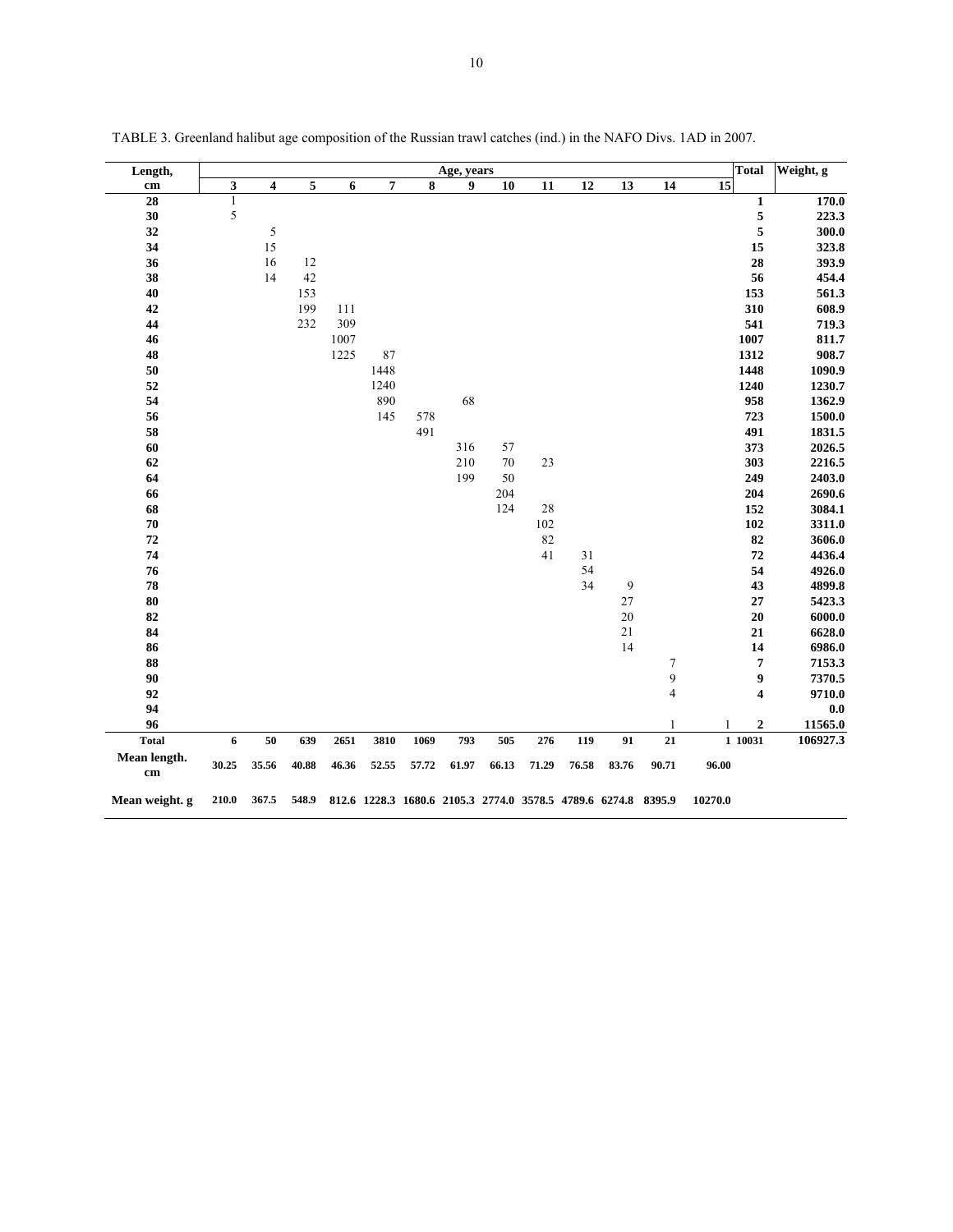| Length,               |                          | Division 1F    |              |                         | Division 2J    |                  |                | <b>Total</b>   |                         |
|-----------------------|--------------------------|----------------|--------------|-------------------------|----------------|------------------|----------------|----------------|-------------------------|
| cm                    | <b>Males</b>             | <b>Females</b> | <b>Total</b> | <b>Males</b>            | <b>Females</b> | <b>Total</b>     | <b>Males</b>   | <b>Females</b> | <b>Total</b>            |
| 23                    | $\overline{2}$           |                | $\mathbf{2}$ |                         | 1              | $\mathbf{1}$     | $\overline{c}$ | 1              | 3                       |
| 24                    | $\mathbf{1}$             |                | $\mathbf{1}$ |                         |                |                  | $\mathbf{1}$   |                | $\mathbf{1}$            |
| 25                    |                          |                |              | $\mathbf{2}$            | $\mathbf{1}$   | 3                | $\overline{c}$ | $\mathbf{1}$   | 3                       |
| 26                    | $\mathbf{1}$             | 6              | 7            | 6                       | $\overline{2}$ | 8                | $\overline{7}$ | $\,8\,$        | 15                      |
| 27                    | 9                        | 16             | 25           | 6                       | $\overline{7}$ | 13               | 15             | 23             | 38                      |
| 28                    | 25                       | 29             | 54           | 16                      | 16             | 32               | 41             | 45             | 86                      |
| 29                    | 90                       | $28\,$         | 118          | 54                      | 37             | 91               | 144            | 65             | 209                     |
| 30                    | 186                      | 138            | 324          | 154                     | 102            | 256              | 340            | 240            | 580                     |
| 31                    | 333                      | 212            | 545          | 290                     | 152            | 442              | 623            | 364            | 987                     |
| 32                    | 451                      | 284            | 735          | 447                     | 205            | 652              | 898            | 489            | 1387                    |
| 33                    | 695                      | 385            | 1080         | 929                     | 301            | 1230             | 1624           | 686            | 2310                    |
| 34                    | 930                      | 508            | 1438         | 1325                    | 372            | 1697             | 2255           | 880            | 3135                    |
| 35                    | 1263                     | 726            | 1989         | 2201                    | 689            | 2890             | 3464           | 1415           | 4879                    |
| 36                    | 871                      | 850            | 1721         | 1596                    | 902            | 2498             | 2467           | 1752           | 4219                    |
| 37                    | 555                      | 698            | 1253         | 951                     | 953            | 1904             | 1506           | 1651           | 3157                    |
| 38                    | 274                      | 544            | 818          | 678                     | 887            | 1565             | 952            | 1431           | 2383                    |
| 39                    | 84                       | 223            | 307          | 227                     | 428            | 655              | 311            | 651            | 962                     |
| 40                    | 55                       | 137            | 192          | 110                     | 218            | 328              | 165            | 355            | 520                     |
| 41                    | 12                       | 27             | 39           | 17                      | 56             | 73               | 29             | 83             | 112                     |
| 42                    | $\overline{\mathcal{L}}$ | 6              | 10           | 6                       | 11             | 17               | 10             | 17             | 27                      |
| 43                    | 3                        | $\overline{4}$ | 7            | $\overline{\mathbf{4}}$ | 5              | $\boldsymbol{9}$ | $\overline{7}$ | 9              | 16                      |
| 45                    | $\overline{\mathbf{4}}$  |                | 4            | $\mathbf{1}$            |                | $\mathbf{1}$     | 5              |                | 5                       |
| 46                    | 3                        |                | 3            |                         |                |                  | 3              |                | $\overline{\mathbf{3}}$ |
| <b>Total</b>          | 5851                     | 4821           | 10672        | 9020                    | 5345           | 14365            | 14871          | 10166          | 25037                   |
| Mean<br>length,<br>cm | 34.5                     | 35.3           | 34.8         | 35                      | 36.1           | 35.4             | 34.8           | 35.7           | 35.2                    |

TABLE 4. Redfish length composition (ind.) of the Russian trawl catches in NAFO Divs. 1F, 2J in 2007.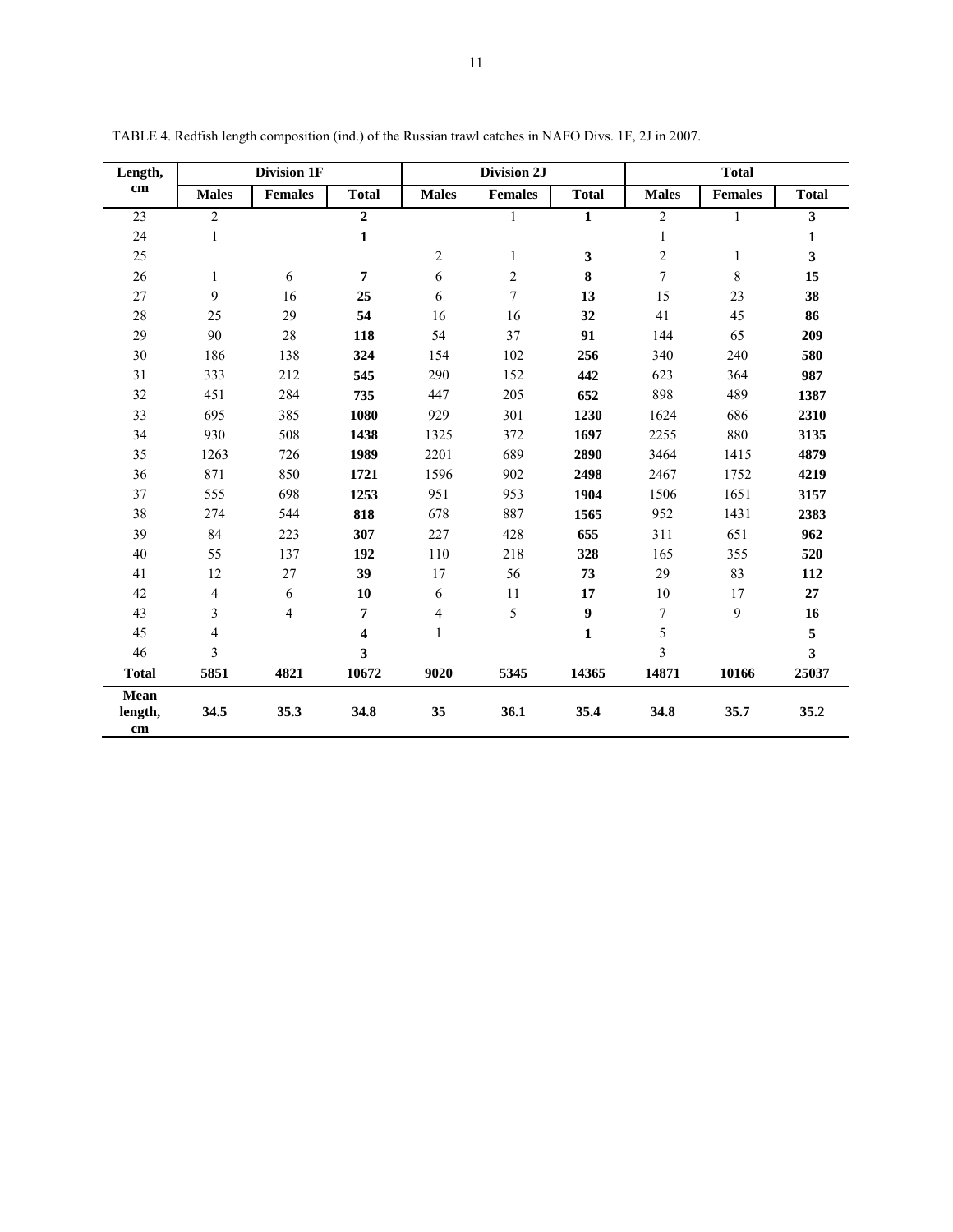| Length,         |                | Division 3L    |                |                |              |                | Division 3M             |                  |                     |                |              | Division 3N    |                |                | Division 3O      | <b>Total</b>   |
|-----------------|----------------|----------------|----------------|----------------|--------------|----------------|-------------------------|------------------|---------------------|----------------|--------------|----------------|----------------|----------------|------------------|----------------|
| cm              | $\rm III$      | ${\bf IV}$     | $\mathbf{V}$   | <b>Total</b>   | $\rm III$    | IV             | $\mathbf{V}$            | <b>VIII</b>      | <b>Total</b>        | ${\bf IV}$     | $\mathbf{V}$ | $\mathbf{VI}$  | <b>Total</b>   | $\mathbf{V}$   | <b>Total</b>     | 3LMNO          |
| ${\bf 24}$      |                | $\overline{2}$ |                | $\overline{2}$ |              |                |                         |                  | $\overline{2}$      |                |              |                |                |                |                  | $\overline{4}$ |
| $26\phantom{.}$ |                |                |                |                |              |                |                         |                  |                     |                |              |                |                |                |                  |                |
| 28              |                |                |                |                |              |                |                         |                  |                     |                | 3            |                | 3              |                |                  | 3              |
| 30              |                | $\overline{4}$ | $\overline{4}$ | 9              |              | 1              |                         |                  | $\mathbf{1}$        | 2              | 5            |                | $\overline{7}$ |                |                  | 17             |
| 32              | $\overline{c}$ | 13             | 12             | 27             | -1           |                |                         | $\boldsymbol{2}$ | 3                   | 8              | 25           | $\overline{c}$ | 35             |                |                  | 65             |
| 34              | 14             | 63             | 10             | 87             | 1            | 1              |                         |                  | 3                   | 42             | 65           | $\overline{c}$ | 109            |                |                  | 199            |
| 36              | 14             | 245            | 40             | 299            |              | 23             |                         |                  | 25                  | 99             | 176          | 10             | 285            |                | 1                | 610            |
| 38              | 30             | 352            | 79             | 461            | 1            | 68             | 5                       | 6                | 80                  | 188            | 355          | 19             | 562            |                | $\mathbf{1}$     | 1104           |
| 40              | 75             | 740            | 150            | 965            | $\mathbf{1}$ | 170            | 30                      | 12               | 213                 | 446            | 828          | 42             | 1316           | 1              | 1                | 2495           |
| 42              | 45             | 1031           | 292            | 1368           | 5            | 279            | 49                      | 38               | 371                 | 599            | 1168         | 76             | 1843           | 9              | $\boldsymbol{9}$ | 3591           |
| 44              | 50             | 1165           | 316            | 1531           | 20           | 411            | 77                      | 37               | 545                 | 748            | 1471         | 103            | 2322           | 14             | 14               | 4412           |
| 46              | 63             | 1288           | 386            | 1737           | 19           | 573            | 84                      | 36               | 712                 | 855            | 1744         | 123            | 2722           | 22             | 22               | 5193           |
| 48              | 54             | 1114           | 340            | 1508           | 43           | 446            | 67                      | 24               | 580                 | 620            | 1722         | 152            | 2494           | 47             | 47               | 4629           |
| 50              | 40             | 862            | 278            | 1180           | 29           | 397            | 44                      | 25               | 495                 | 456            | 1384         | 123            | 1963           | 30             | 30               | 3668           |
| 52              | 23             | 611            | 185            | 819            | 19           | 274            | 25                      | 22               | 340                 | 298            | 1060         | 81             | 1439           | 16             | 16               | 2614           |
| 54              | 20             | 444            | 120            | 584            | 16           | 194            | 18                      | 21               | 249                 | 186            | 696          | 55             | 937            | 11             | 11               | 1781           |
| 56              | 15             | 291            | 60             | 366            | 15           | 146            | 10                      | 9                | 180                 | 105            | 383          | 37             | 525            | 10             | 10               | 1081           |
| 58              | 11             | 200            | 43             | 254            | 12           | 90             | $\overline{4}$          | 9                | 115                 | 84             | 261          | 21             | 366            | 5              | 5                | 740            |
| 60              | 5              | 137            | 32             | 174            | $\,8\,$      | 68             | $\overline{4}$          | 5                | 85                  | 75             | 280          | 17             | 372            | $\overline{c}$ | $\boldsymbol{2}$ | 633            |
| 62              | 1              | 54             | 26             | 81             | 6            | 36             | $\overline{3}$          | 5                | 50                  | 51             | 191          | 18             | 260            | $\overline{3}$ | 3                | 394            |
| 64              |                | 38             | 17             | 55             | 3            | 10             | $\overline{\mathbf{3}}$ | $\overline{4}$   | 20                  | 31             | 148          | $\tau$         | 186            | -1             | 1                | 262            |
| 66              |                | 24             | 23             | 48             | $\mathbf{1}$ | 13             | $\overline{4}$          | $\overline{c}$   | 20                  | 28             | 96           | 6              | 130            |                | $\mathbf{1}$     | 199            |
| 68              |                | 9              | 16             | 25             | 1            | $\overline{7}$ | $\overline{2}$          | 3                | 13                  | 13             | 71           | $\overline{4}$ | 88             |                | $\mathbf{1}$     | 127            |
| 70              |                | 12             | 10             | 22             | 1            | 5              | $\overline{2}$          |                  | 9                   | 17             | 75           | 5              | 97             | $\overline{1}$ | $\mathbf{1}$     | 129            |
| 72              |                | 8              | 10             | 18             |              | 1              |                         | $\sqrt{2}$       | $\overline{\bf{4}}$ | $\tau$         | 48           | 5              | 60             |                |                  | 82             |
| 74              |                | 5              | 5              | 11             |              | $\overline{c}$ |                         |                  | 5                   | $\tau$         | 28           | $\overline{c}$ | 37             | $\mathbf{1}$   | $\mathbf{1}$     | 54             |
| 76              |                | 5              | $\overline{3}$ | 8              |              | $\overline{3}$ |                         |                  | 4                   | $\mathbf{2}$   | 21           | $\overline{c}$ | 25             |                |                  | 37             |
| 78              |                |                | $\overline{2}$ | $\mathbf{2}$   |              |                |                         |                  | $\mathbf{1}$        | $\overline{c}$ | 22           | $\overline{c}$ | 26             |                |                  | 29             |
| 80              |                | 4              | 6              | 10             |              | 3              |                         |                  | 4                   |                | 13           | $\overline{3}$ | 16             |                |                  | 30             |

TABLE 5. Greenland halibut length composition (ind.) of the Russian commercial trawler catches by month in NAFO Divs. 3LMNO in 2007.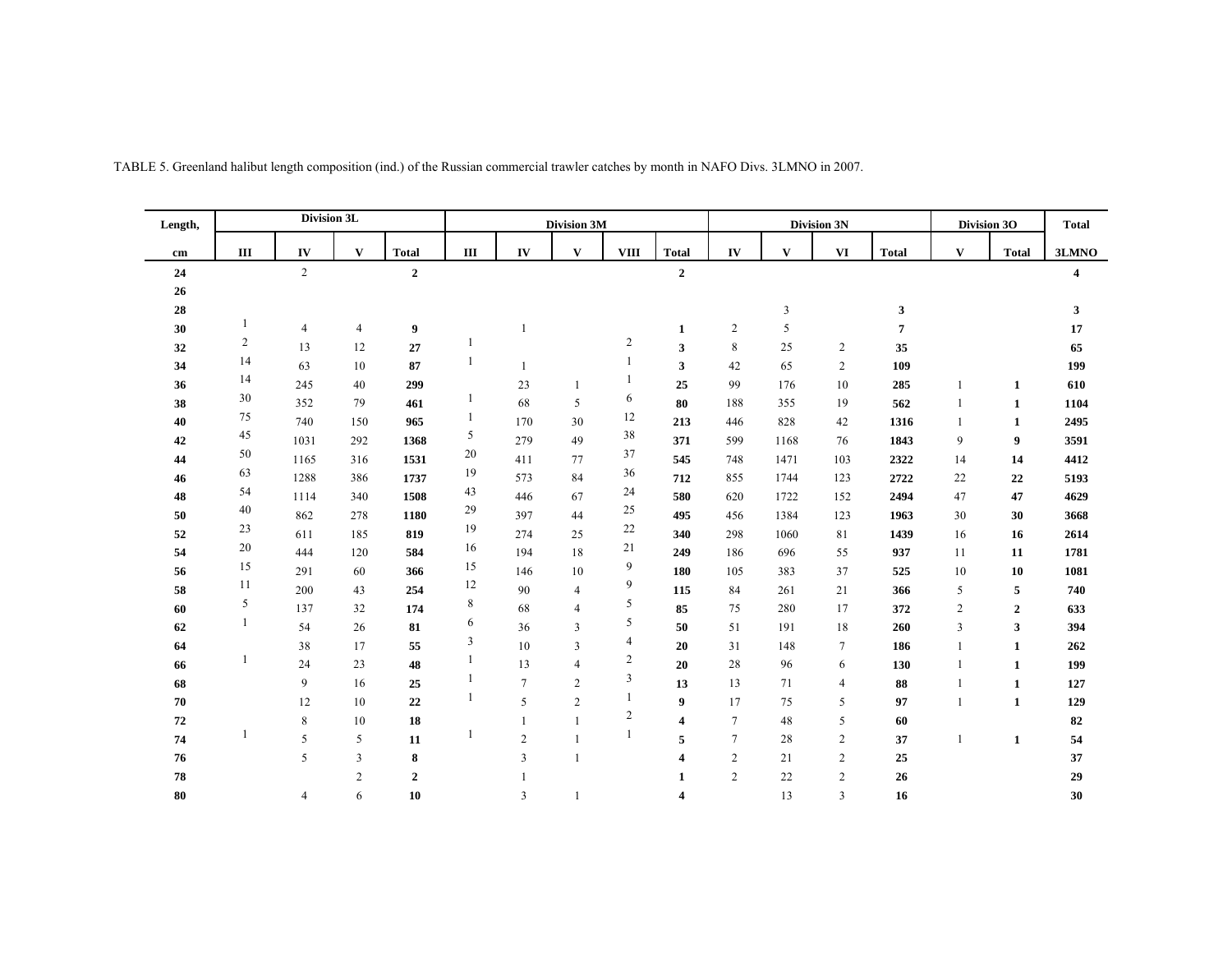| 82                 |      |      |      |       |      |      |     |      |      | $\overline{c}$ | 10    |      | 13    |      |      | 15    |
|--------------------|------|------|------|-------|------|------|-----|------|------|----------------|-------|------|-------|------|------|-------|
| 84                 |      | 2    |      |       |      |      |     |      |      |                |       |      | 6     |      |      | 9     |
| 86                 |      |      | 4    | 4     |      |      |     |      |      |                |       |      |       |      |      | 10    |
| 88                 |      |      |      |       |      |      |     |      |      |                |       |      |       |      |      |       |
| 90                 |      |      |      |       |      |      |     |      |      |                |       |      |       |      |      |       |
| 92                 |      |      |      |       |      |      |     |      |      | 2              |       |      |       |      |      |       |
| 94                 |      |      |      |       |      |      |     |      |      |                |       |      | ◠     |      |      |       |
| 96                 |      |      |      |       |      |      |     |      |      |                |       |      |       |      |      |       |
| 98                 |      |      |      |       |      |      |     |      |      |                |       |      |       |      |      |       |
| 100                |      |      |      |       |      |      |     |      |      |                |       |      |       |      |      |       |
| <b>Total</b>       | 465  | 8724 | 2472 | 11661 | 203  | 3223 | 437 | 266  | 4131 | 4975           | 12374 | 919  | 18268 | 177  | 177  | 34237 |
| Mean<br>length, cm | 45,8 | 47,2 | 48,2 | 47,4  | 51,4 | 48,7 | 48  | 49,1 | 48,3 | 47,1           | 48,9  | 49,5 | 48,4  | 50,2 | 50,2 |       |

Continued table 5.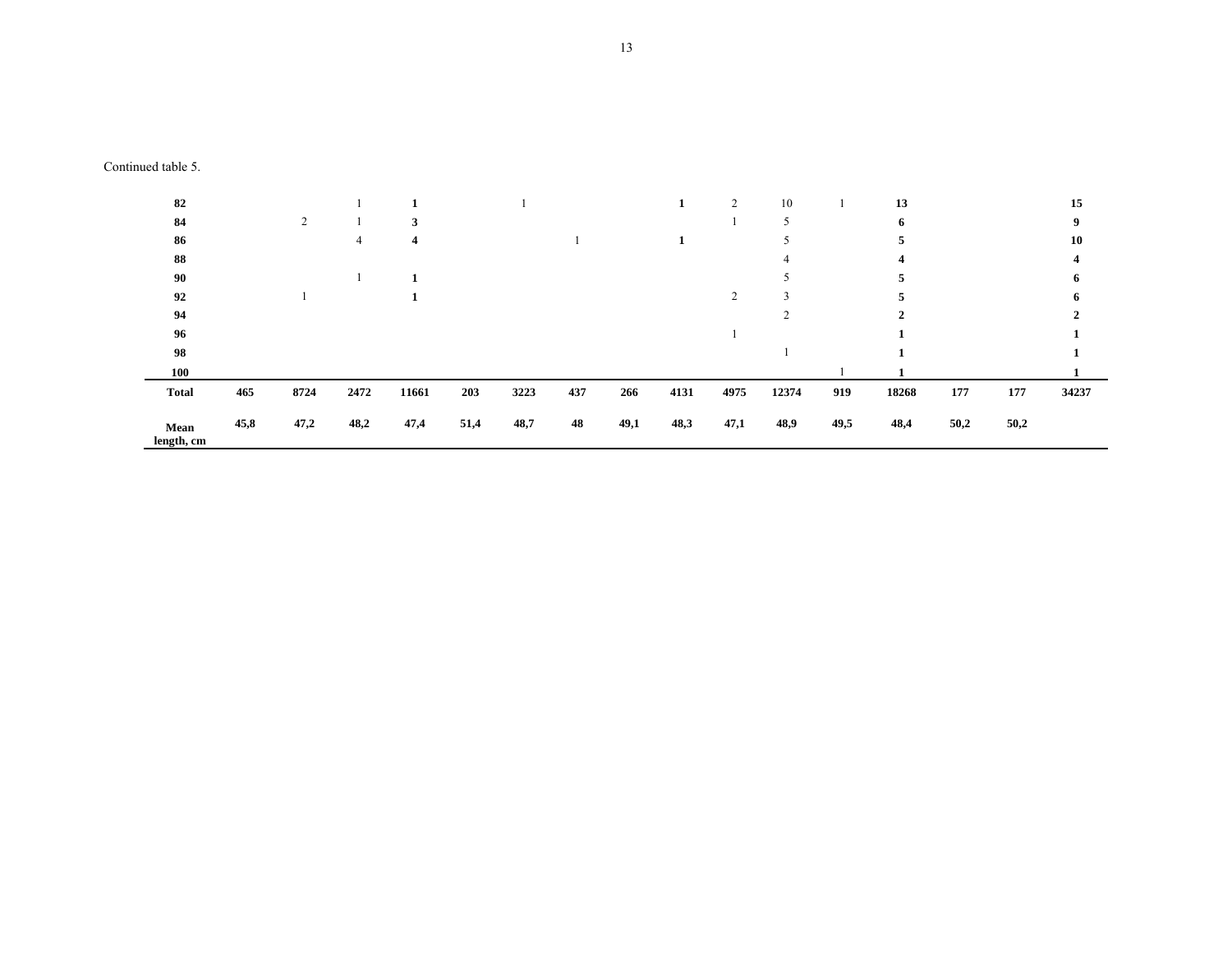| 3L           |                         |               |                         | 3 M           | 3N             |               |                | 30            | 3 LMNO           |                  |
|--------------|-------------------------|---------------|-------------------------|---------------|----------------|---------------|----------------|---------------|------------------|------------------|
| Age, years   | $\mathbf n$             | $\frac{0}{0}$ | $\mathbf n$             | $\frac{0}{0}$ | $\mathbf n$    | $\frac{6}{6}$ | $\mathbf n$    | $\frac{6}{6}$ | $\mathbf n$      | $\frac{0}{0}$    |
| 3            | 19                      | 0.2           | 3                       | 0.1           | 23             | $0.2\,$       |                |               | 45               | 0.1              |
| 4            | 319                     | 2.5           | 42                      | 0.9           | 353            | 1.9           | $\mathbf{1}$   | 0.3           | 715              | $\boldsymbol{2}$ |
| 5            | 2230                    | 17.6          | 627                     | 13.5          | 2943           | 15.9          | 13             | 7.3           | 5813             | 16.2             |
| 6            | 3867                    | 30.6          | 1408                    | 30.2          | 5480           | 29.7          | 44             | 24.8          | 10799            | 30               |
| 7            | 3691                    | 29.2          | 1478                    | 31.7          | 5522           | 29.9          | 71             | 40.4          | 10762            | 29.9             |
| 8            | 1423                    | 11.2          | 612                     | 13.1          | 2097           | 11.4          | $27\,$         | 15.2          | 4159             | 11.6             |
| 9            | 594                     | 4.7           | 276                     | 5.9           | 928            | 5             | 12             | 6.6           | 1810             | 5                |
| 10           | 245                     | 1.9           | 115                     | 2.5           | 468            | 2.5           | 4              | 2.5           | 832              | 2.3              |
| 11           | 113                     | 0.9           | 47                      | 1.0           | 265            | 1.4           | $\overline{c}$ | 1.4           | 427              | 1.2              |
| 12           | 71                      | 0.6           | 26                      | 0.6           | 166            | 0.9           | $\overline{c}$ | 0.9           | 265              | 0.8              |
| 13           | 38                      | 0.3           | 12                      | 0.3           | 95             | 0.5           | 1              | 0.5           | 146              | 0.4              |
| 14           | 28                      | 0.2           | 9                       | 0.2           | 75             | 0.4           |                | 0.1           | 112              | 0.3              |
| 15           | $\,8\,$                 | 0.1           | $\overline{\mathbf{c}}$ |               | 26             | 0.2           |                |               | 36               | 0.1              |
| 16           | $\overline{\mathbf{3}}$ | 0.0           |                         |               | 10             | 0.1           |                |               | 13               | 0.1              |
| 17           |                         |               |                         |               | $\overline{c}$ | 0.0           |                |               | $\boldsymbol{2}$ | 0.0              |
| 18           |                         |               |                         |               |                |               |                |               |                  |                  |
| 19           |                         |               |                         |               | $\mathbf{1}$   | 0.0           |                |               | $\mathbf{1}$     | 0.0              |
| <b>Total</b> | 12649                   | 100           | 4657                    | 100           | 18454          | 100           | 177            | 100           | 35937            | 100              |

TABLE 6. Greenland halibut age composition of the Russian commercial trawler catches in NAFO Divs.3LMNO in 2007.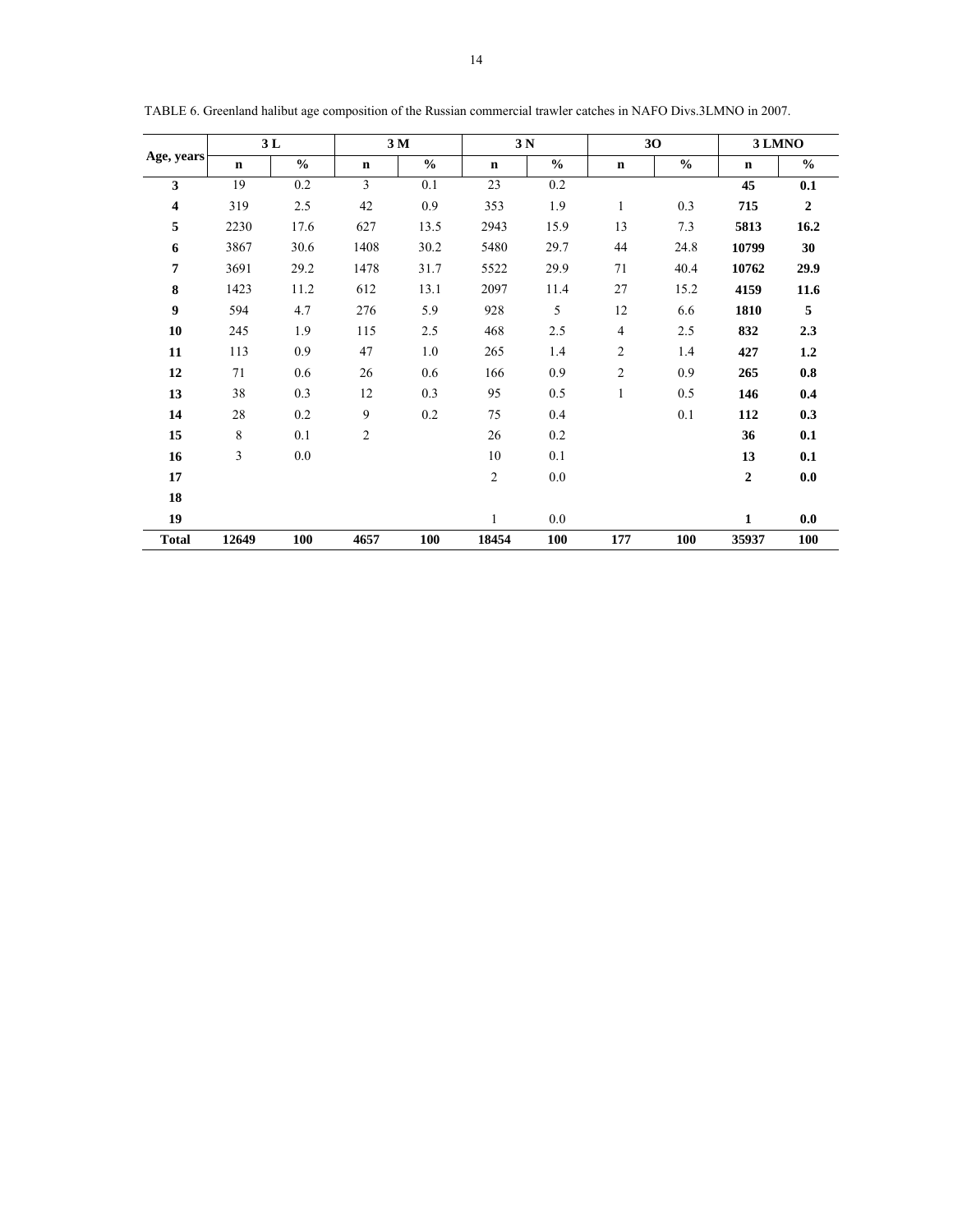| Length, cm         | 3L               | 3M                      | 3N             | 30           | 3LMNO                   |
|--------------------|------------------|-------------------------|----------------|--------------|-------------------------|
| 24                 |                  |                         | $\overline{2}$ |              | $\boldsymbol{2}$        |
| 27                 | $\,1\,$          |                         | 5              |              | 6                       |
| 30                 | $10\,$           | $\boldsymbol{7}$        | 11             |              | 28                      |
| 33                 | 25               | 15                      | 38             |              | 78                      |
| 36                 | 38               | 33                      | $77\,$         |              | 148                     |
| 39                 | 49               | 73                      | 154            |              | 276                     |
| 42                 | 33               | 72                      | 146            |              | 251                     |
| 45                 | 53               | 61                      | 128            |              | 242                     |
| 48                 | 29               | 58                      | 182            |              | 269                     |
| 51                 | 34               | 48                      | 156            | $\,1$        | 239                     |
| 54                 | 41               | 40                      | 224            |              | 305                     |
| 57                 | 18               | $22\,$                  | 183            |              | 223                     |
| 60                 | 33               | 25                      | 186            |              | 244                     |
| 63                 | 24               | 15                      | 139            |              | 178                     |
| 66                 | 16               | 12                      | 92             |              | 120                     |
| 69                 | 22               | 12                      | 91             |              | 125                     |
| 72                 | $\,8\,$          | 13                      | 65             |              | 86                      |
| 75                 | $\,$ 8 $\,$      | 8                       | 32             |              | 48                      |
| 78                 | 5                | $\boldsymbol{7}$        | 35             |              | 47                      |
| 81                 | $\boldsymbol{7}$ | $\overline{\mathbf{4}}$ | 9              |              | 20                      |
| 84                 | $\overline{2}$   | $\overline{c}$          | $\overline{4}$ |              | $\bf 8$                 |
| 87                 |                  | $\overline{c}$          | $\overline{4}$ |              | 6                       |
| 90                 | $\mathbf{1}$     | $\overline{c}$          | $\,1$          |              | $\overline{\mathbf{4}}$ |
| 93                 |                  |                         | $\,1$          |              | $\mathbf{1}$            |
| 96                 | $\mathbf{1}$     |                         |                |              | $\mathbf{1}$            |
| 99                 | $\mathbf{1}$     |                         |                |              | $\mathbf{1}$            |
| <b>Total</b>       | 459              | 531                     | 1965           | $\mathbf{1}$ | 2956                    |
| Mean<br>length, cm | 51.6             | ${\bf 50.2}$            | 54.6           | 52.0         | 53.4                    |

TABLE 7. Length composition (ind.) of Roughhead grenadier in Russian trawler catches in NAFO Divs. 3LMNO in 2007.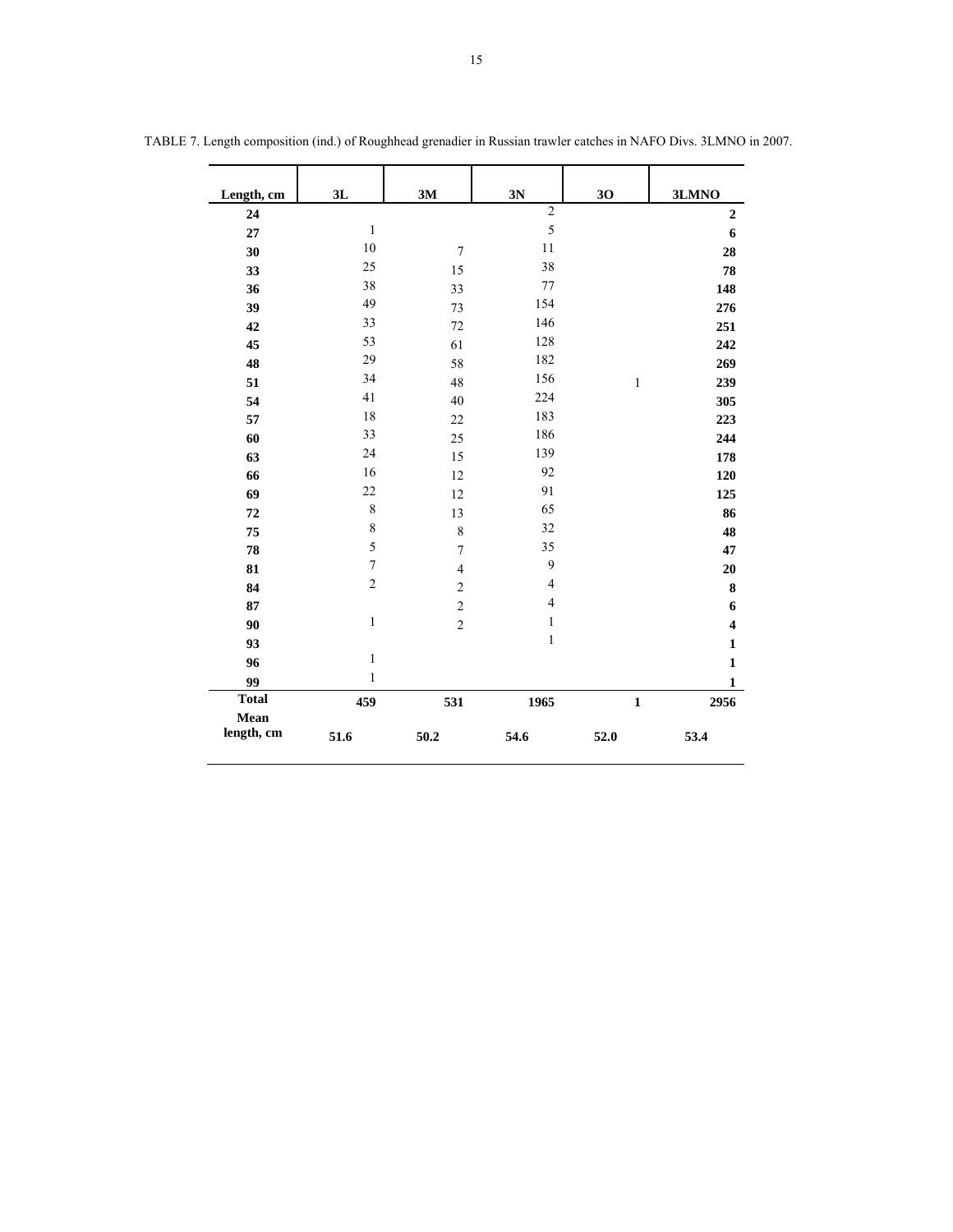| Length. cm      | 3L              | 3M             | 3N             | 30                      | 3LMNO            |
|-----------------|-----------------|----------------|----------------|-------------------------|------------------|
| 12              |                 |                |                | 1                       | $\mathbf{1}$     |
| 13              |                 |                |                |                         | $\boldsymbol{0}$ |
| 14              |                 | $\sqrt{2}$     |                | $\mathfrak{Z}$          | 5                |
| 15              |                 | 9              |                | $\overline{c}$          | 11               |
| 16              |                 | 16             |                | 6                       | $\bf{22}$        |
| ${\bf 17}$      |                 | 25             |                | $10\,$                  | 35               |
| ${\bf 18}$      |                 | 57             |                | $10\,$                  | 67               |
| 19              |                 | 84             |                | $10\,$                  | 94               |
| 20              |                 | 105            |                | 29                      | 134              |
| 21              |                 | 128            |                | 35                      | 163              |
| $22\,$          |                 | 131            |                | $70\,$                  | 201              |
| 23              |                 | 138            |                | 125                     | 263              |
| 24              |                 | 128            |                | 171                     | 299              |
| 25              | $\overline{4}$  | 116            |                | 189                     | 309              |
| 26              | $\sqrt{2}$      | 98             |                | 166                     | 266              |
| 27              | $\mathbf{1}$    | 64             |                | 116                     | 181              |
| 28              | $\overline{c}$  | 39             | 1              | 64                      | 106              |
| 29              |                 | 35             | 1              | 39                      | 75               |
| 30              | 1               | 21             | 3              | 31                      | 56               |
| 31              |                 | 19             | 6              | 11                      | 36               |
| 32              | $\mathbf{1}$    | $12\,$         | $\frac{2}{5}$  | 6                       | 21               |
| 33              |                 | $\sqrt{ }$     |                | $\overline{\mathbf{c}}$ | 14               |
| 34              |                 | $\mathbf{1}$   |                | $\overline{c}$          | $\mathbf{3}$     |
| 35              |                 | $\overline{3}$ | $\sqrt{2}$     | $\overline{\mathbf{3}}$ | 8                |
| 36              |                 |                |                | 1                       | $\mathbf{1}$     |
| 37              |                 |                | $\overline{c}$ | $\mathbf{1}$            | $\frac{3}{2}$    |
| 38              |                 |                |                | $\overline{2}$          |                  |
| 39              |                 |                | 1              |                         | $\mathbf{1}$     |
| <b>Total</b>    | $\overline{11}$ | 1238           | 23             | 1105                    | 2377             |
| Mean length, cm | 27.0            | 23.1           | 32.4           | 24.9                    | 24.1             |

TABLE 8. Length composition (ind.) of Acadian redfish (*S. fasciatus)* in Russian trawler catches in NAFO Divs. 3LNMO in 2007.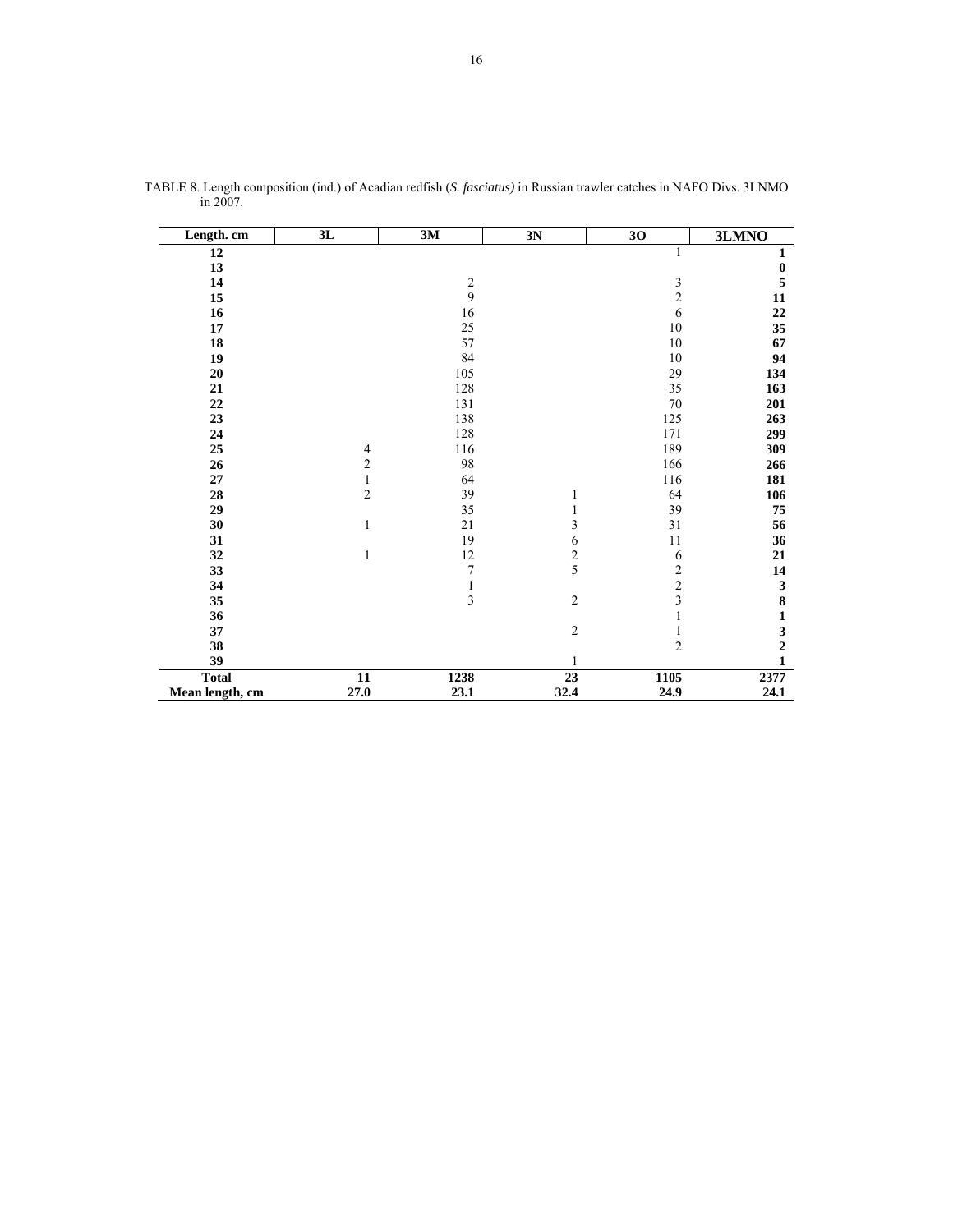| Length, cm      | 3L                      | 3M           | 3N             | 30             | 3LMNO                   |
|-----------------|-------------------------|--------------|----------------|----------------|-------------------------|
| 14              |                         | $\,1$        |                |                | $\mathbf 1$             |
| 15              |                         | $10\,$       |                |                | ${\bf 10}$              |
| 16              |                         | 32           |                |                | 32                      |
| $17\,$          |                         | 72           |                |                | 72                      |
| 18              |                         | 157          |                |                | 157                     |
| 19              |                         | 207          |                |                | 207                     |
| 20              |                         | 330          |                |                | 330                     |
| 21              |                         | 337          |                | $\,8\,$        | 345                     |
| 22              |                         | 348          |                | 20             | 368                     |
| 23              |                         | 337          |                | 38             | 375                     |
| 24              |                         | 401          |                | 75             | 476                     |
| 25              | $\mathbf{1}$            | 506          | 3              | 134            | 644                     |
| 26              |                         | 545          | $\overline{8}$ | 124            | 677                     |
| $27\,$          | $\mathbf{1}$            | 663          | 6              | 132            | 802                     |
| 28              |                         | 798          | 16             | 104            | 918                     |
| 29              | $\mathfrak{Z}$          | 772          | 11             | 86             | 872                     |
| 30              | $\,1$                   | 676          | 42             | 66             | 785                     |
| 31              | $\boldsymbol{7}$        | 446          | 37             | 58             | 548                     |
| 32              | 21                      | 299          | 55             | 32             | 407                     |
| 33              | 19                      | 194          | 50             | 26             | 289                     |
| 34              | $\,$ 8 $\,$             | 165          | 34             | 25             | 232                     |
| 35              | 23                      | 102          | 56             | $20\,$         | 201                     |
| 36              | $\,$ 8 $\,$             | 69           | 39             | $\,$ $\,$      | 124                     |
| 37              | $\,$ 8 $\,$             | 35           | 33             | 11             | 87                      |
| 38              | $\overline{\mathbf{3}}$ | 31           | 23             | 6              | 63                      |
| 39              |                         | 33           | 13             | $\overline{4}$ | 50                      |
| 40              | $\,1$                   | 17           | $1\,1$         | $\,1$          | 30                      |
| 41              |                         | 8            | 5              | $\frac{6}{2}$  | 19                      |
| 42              |                         | 5            |                |                | $\pmb{7}$               |
| 43              |                         | $\,1$        | 1              |                | $\overline{\mathbf{c}}$ |
| 44              |                         | 3            | $\mathbf{1}$   |                | $\overline{\mathbf{4}}$ |
| 45              |                         |              | $\mathbf{1}$   |                | $\mathbf{1}$            |
| 46              |                         |              |                |                | $\boldsymbol{0}$        |
| 47              |                         | $\mathbf{1}$ |                |                | $\mathbf{1}$            |
| <b>Total</b>    | 104                     | 7601         | 445            | 986            | 9136                    |
| Mean length, cm | 33.7                    | 26.8         | 33.5           | 27.9           | 27.3                    |

TABLE 9.Length composition (ind.) of deep-sea redfish (S. mentella) in Russian trawler catches in NAFO Divs. 3LMNO in 2007.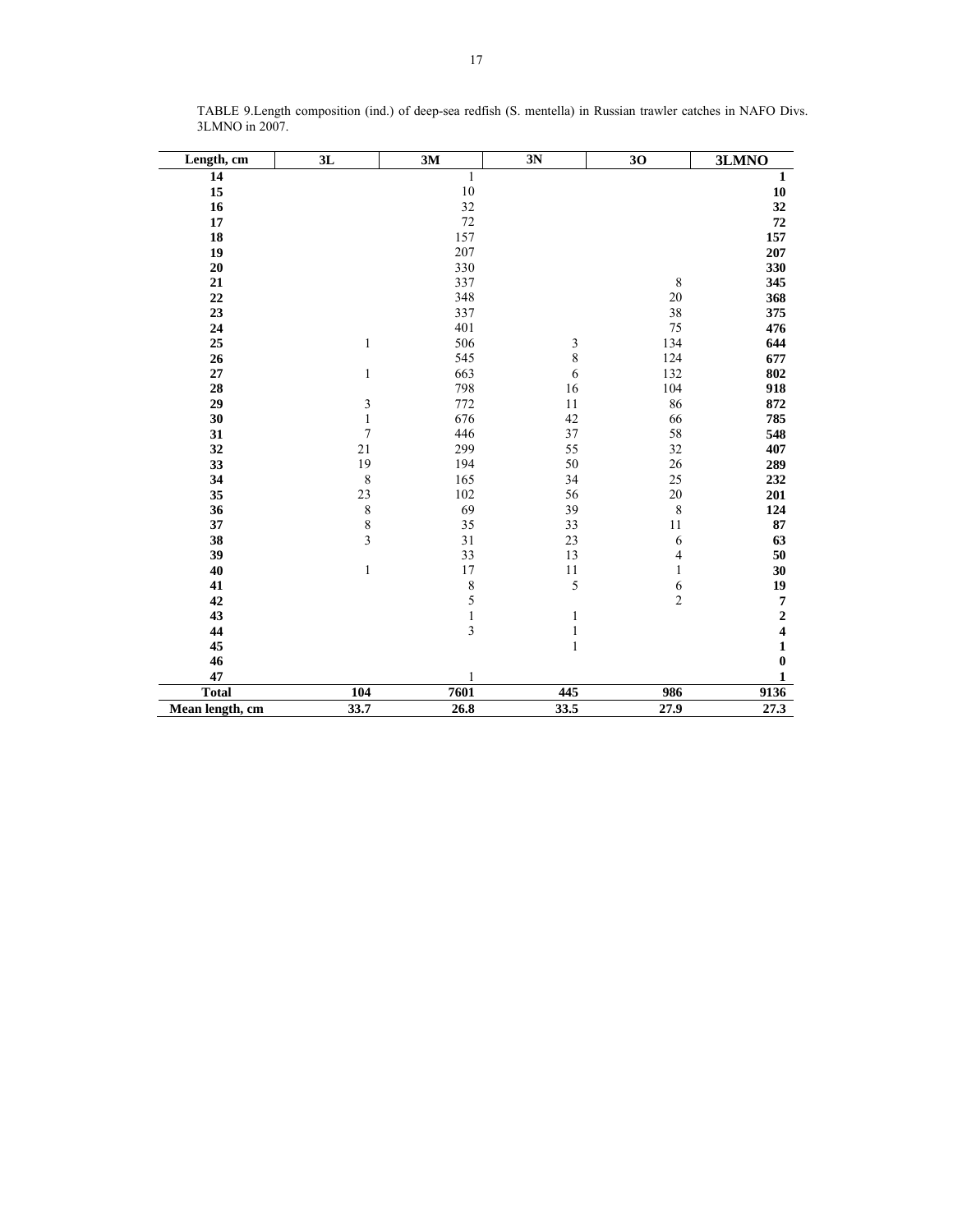| Length, cm      | 3M                      | $\overline{30}$ | 3MO                     |
|-----------------|-------------------------|-----------------|-------------------------|
| 15              | $\overline{\mathbf{3}}$ |                 | $\overline{\mathbf{3}}$ |
| 16              | $\overline{4}$          |                 | $\overline{\mathbf{4}}$ |
| 17              | 19                      |                 | 19                      |
| 18              | 29                      |                 | 29                      |
| 19              | 55                      |                 | 55                      |
| 20              | 77                      |                 | 77                      |
| 21              | 117                     |                 | 117                     |
| 22              | 106                     |                 | 106                     |
| 23              | 122                     |                 | 122                     |
| 24              | 140                     |                 | 140                     |
| 25              | 199                     |                 | 199                     |
| 26              | 274                     |                 | 274                     |
| 27              | 270                     |                 | 270                     |
| 28              | 331                     |                 | 331                     |
| 29              | 302                     |                 | 302                     |
| 30              | 354                     |                 | 354                     |
| 31              | 185                     |                 | 185                     |
| 32              | 139                     |                 | 139                     |
| 33              | 82                      |                 | 82                      |
| 34              | 51                      |                 | 51                      |
| 35              | 51                      |                 | 51                      |
| 36              | 29                      |                 | 29                      |
| 37              | 43                      |                 | 43                      |
| 38              | 29                      |                 | 29                      |
| 39              | 25                      | $\,1\,$         | 26                      |
| 40              | 23                      |                 | 23                      |
| 41              | 22                      |                 | 22                      |
| 42              | 17                      |                 | 17                      |
| 43              | 31                      |                 | 31                      |
| 44              | 12                      | $\,1\,$         | 13                      |
| 45              | 10                      |                 | 10                      |
| 46              | $\overline{\mathbf{4}}$ |                 | $\overline{\mathbf{4}}$ |
| 47              | 15                      |                 | 15                      |
| 48              | 10                      |                 | 10                      |
| 49              | $\mathbf{1}$            | $\mathbf 1$     |                         |
| 50              | $\overline{\mathbf{4}}$ |                 |                         |
| 51              | $\frac{3}{2}$           |                 | $24322$<br>$221$        |
| 52              |                         |                 |                         |
| 55              | $\,1$                   | $\mathbf 1$     |                         |
| 56              | $\mathbf{1}$            |                 |                         |
| 58              |                         | $\mathbf{1}$    | $\mathbf{1}$            |
| <b>Total</b>    | 3192                    | 5               | 3197                    |
| Mean length, cm | 28.3                    | 49.0            | 28.4                    |

TABLE 10. Golden redfish (*S. marinus*) length composition (ind.) of the Russian trawler catches in NAFO Divs. 3MO in 2007.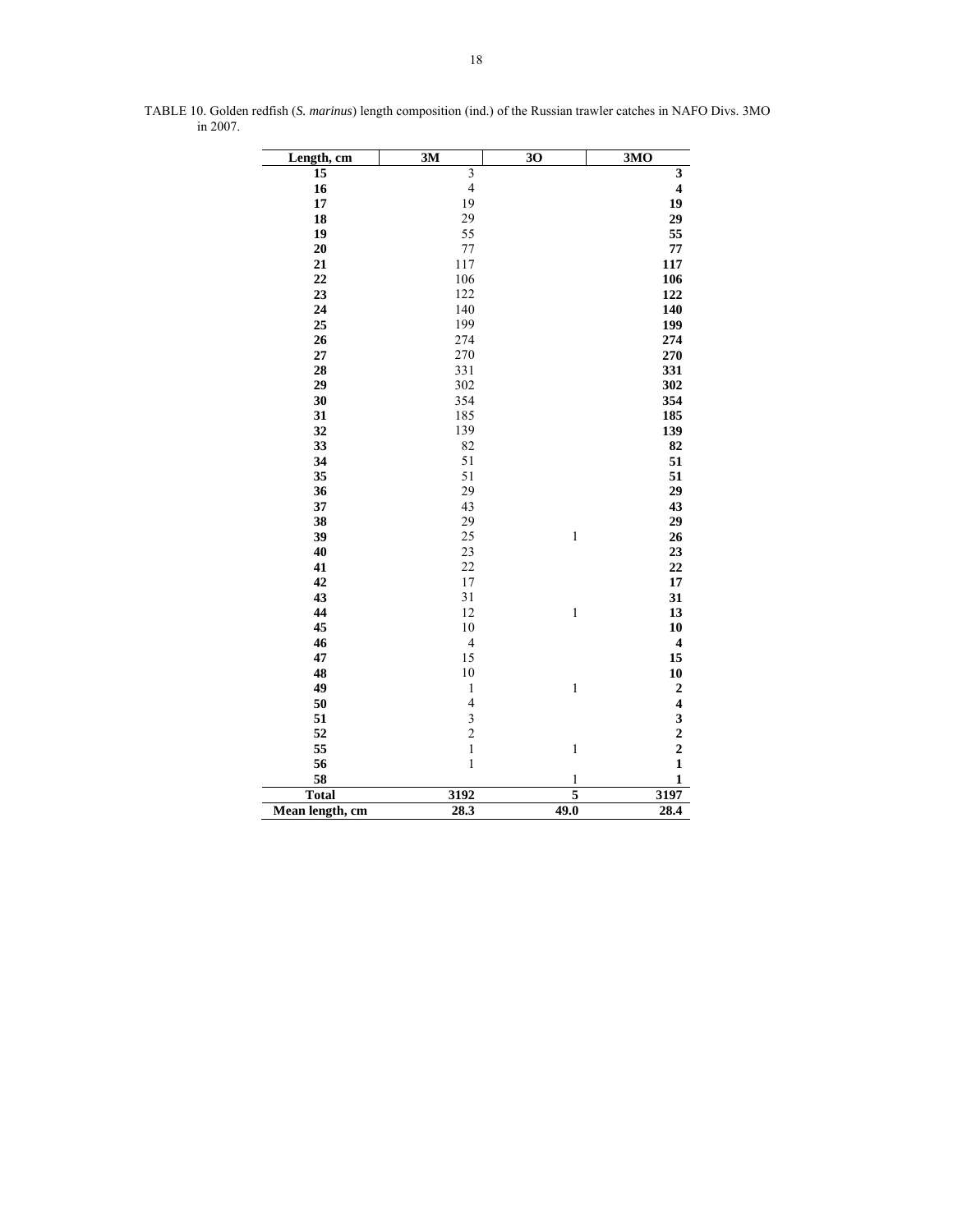| Length,                          |                |                |                |                  |                  |
|----------------------------------|----------------|----------------|----------------|------------------|------------------|
| cm                               | 3L             | 3M             | 3N             | 30               | 3LMNO            |
| 18                               |                |                | $\mathbf{1}$   |                  | 1                |
| 20                               |                |                | $\mathbf{1}$   |                  | $\mathbf{1}$     |
| 22                               |                |                | $\overline{2}$ |                  | $\boldsymbol{2}$ |
| 24                               |                |                | 10             | $\mathbf{1}$     | 11               |
| 26                               | $\mathbf{1}$   |                | 11             | $\overline{c}$   | 14               |
| 28                               | $\overline{c}$ |                | 21             | $\overline{c}$   | 25               |
| 30                               | 13             |                | 66             | $\tau$           | 86               |
| 32                               | 14             |                | 135            | 5                | 154              |
| 34                               | 41             | $\overline{2}$ | 186            | $\overline{4}$   | 233              |
| 36                               | 67             | $\overline{4}$ | 238            | $\overline{7}$   | 316              |
| 38                               | 62             | 5              | 224            | 9                | 300              |
| 40                               | 37             | $\overline{c}$ | 256            | 9                | 304              |
| 42                               | 27             | $\overline{4}$ | 295            | 13               | 339              |
| 44                               | 21             | 5              | 241            | 16               | 283              |
| 46                               | 16             | $\sqrt{ }$     | 186            | 21               | 230              |
| 48                               | 21             | $\overline{4}$ | 124            | 11               | 160              |
| 50                               | 24             | $\overline{4}$ | 81             | $\overline{4}$   | 113              |
| 52                               | 12             | 5              | 93             | 5                | 115              |
| 54                               | $\overline{c}$ | $\sqrt{ }$     | 89             | $\overline{4}$   | 102              |
| 56                               | $\mathbf{1}$   | $\overline{c}$ | 82             | 6                | 91               |
| 58                               | $\,1$          |                | 76             | 7                | 84               |
| 60                               |                |                | 56             | 5                | 61               |
| 62                               |                |                | 51             | 5                | 56               |
| 64                               |                |                | 32             | $\boldsymbol{2}$ | 34               |
| 66                               |                |                | 26             | $\mathbf{1}$     | 27               |
| 68                               |                |                | 8              |                  | 8                |
| 70                               |                |                | $\overline{7}$ |                  | $\overline{7}$   |
| <b>Total</b>                     | 362            | 51             | 2598           | 146              | 3157             |
| Mean<br>length,<br>$\mathbf{cm}$ | 40.3           | 46.3           | 43.9           | 45.4             | 43.6             |

 TABLE 11. Length composition (ind.) of American plaice in Russian trawler catches in NAFO Divs. 3LMNO in 2007.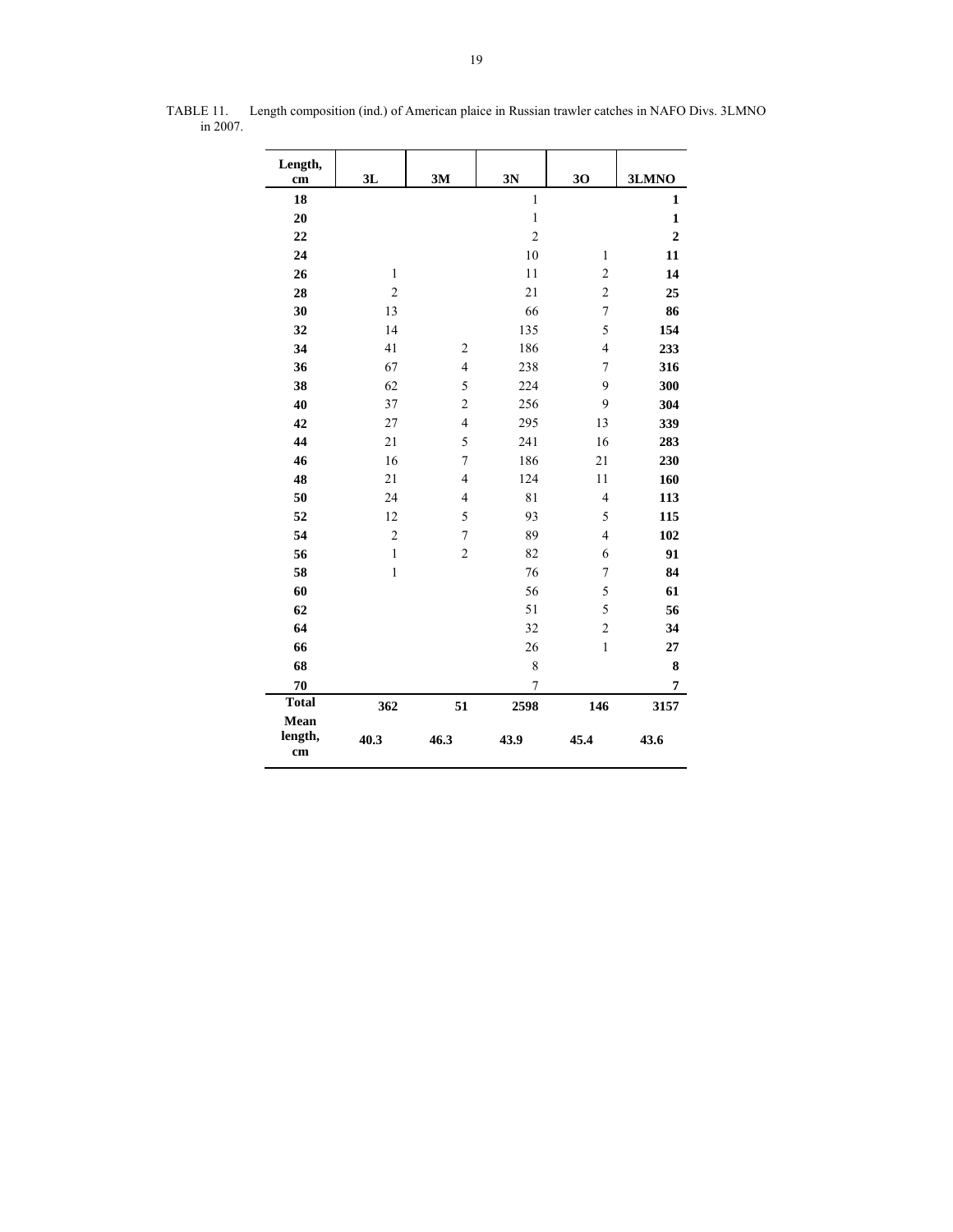| Length, cm          | 3L             | 3M             | 3N           | 30           | 3LMNO          |
|---------------------|----------------|----------------|--------------|--------------|----------------|
| 20                  | $\mathbf{1}$   |                |              |              | 1              |
| 28                  |                |                | 7            |              | 7              |
| 30                  |                | $\mathbf{1}$   | 12           | 1            | 14             |
| 32                  | $\mathfrak{2}$ | 1              | 36           | 5            | 44             |
| 34                  | $\tau$         |                | 80           | 8            | 95             |
| 36                  | 12             | 3              | 106          | 15           | 136            |
| 38                  | 10             | 3              | 141          | 15           | 169            |
| 40                  | 22             | $\overline{4}$ | 194          | 21           | 241            |
| 42                  | 18             | $\overline{4}$ | 192          | 43           | 257            |
| 44                  | 17             | $\overline{4}$ | 125          | 26           | 172            |
| 46                  | 10             | 5              | 97           | 28           | 140            |
| 48                  | 5              |                | 52           | 24           | 81             |
| 50                  | $\sqrt{2}$     | 1              | 33           | 9            | 45             |
| 52                  | $\mathbf{1}$   | 1              | 24           | 7            | 33             |
| 54                  |                | 1              | 8            |              | 9              |
| 56                  |                |                | 6            | $\mathbf{1}$ | 7              |
| 58                  |                |                | 3            |              | 3              |
| 60                  |                |                | $\mathbf{1}$ | 1            | $\overline{2}$ |
| 62                  |                |                |              | 1            | 1              |
| <b>Total</b>        | 107            | 28             | 1117         | 205          | 1457           |
| Mean length,<br>cm. | 41.3           | 42.4           | 41.5         | 43.4         | 41.8           |

TABLE 12. Length composition (ind.) of Witch flounder in Russian trawler catches in NAFO Divs. 3LMNO in 2007.

TABLE 13. Length composition (ind.) of Yellowtail flounder in Russian trawler catches in NAFO Divs. 3NO in 2007.

| Length, cm         | 3N             | 30                      | 3NO              |
|--------------------|----------------|-------------------------|------------------|
| 20                 | $\sqrt{2}$     |                         | $\boldsymbol{2}$ |
| 22                 | 5              | 1                       | 6                |
| 24                 | 26             | $\overline{\mathbf{c}}$ | 28               |
| 26                 | 44             | $\overline{\mathbf{c}}$ | 46               |
| 28                 | 80             | $\overline{4}$          | 84               |
| 30                 | 216            | $\overline{4}$          | 220              |
| 32                 | 489            | 9                       | 498              |
| 34                 | 602            | 19                      | 621              |
| 36                 | 504            | 21                      | 525              |
| 38                 | 359            | 15                      | 374              |
| 40                 | 325            | 12                      | 337              |
| 42                 | 304            | 10                      | 314              |
| 44                 | 183            | 6                       | 189              |
| 46                 | 135            | 5                       | 140              |
| 48                 | 77             | 3                       | 80               |
| 50                 | 41             | $\overline{4}$          | 45               |
| 52                 | 16             |                         | 16               |
| 54                 | $\mathbf{1}$   |                         | $\mathbf{1}$     |
| 56                 | $\mathbf{1}$   |                         | $\mathbf 1$      |
| 58                 | $\overline{2}$ |                         | $\boldsymbol{2}$ |
| <b>Total</b>       | 3412           | 117                     | 3529             |
| Mean<br>length, cm | 37.2           | 37.7                    | 37.3             |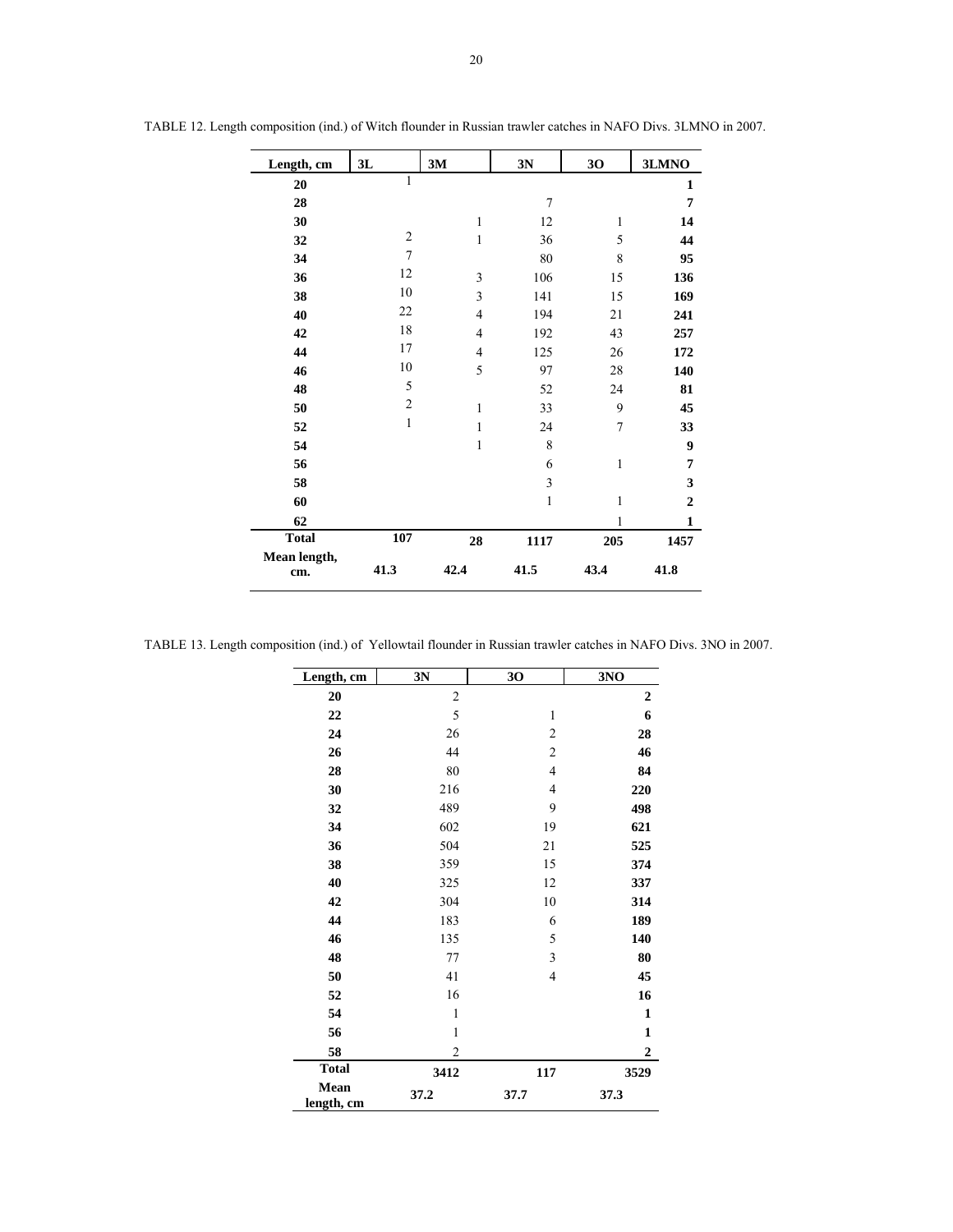| Length,<br>cm                   | 3L           | 3M               | 3N             | 30                       | 3LMNO          |
|---------------------------------|--------------|------------------|----------------|--------------------------|----------------|
| 33                              |              |                  |                | $\overline{1}$           | $\mathbf{1}$   |
| 36                              |              | $\,1$            | $\mathfrak{Z}$ | $\overline{\mathcal{L}}$ | 8              |
| 39                              |              | 6                | 5              | 5                        | 16             |
| 42                              |              | $\boldsymbol{7}$ | 10             | 16                       | 33             |
| 45                              |              | 17               | 28             | 24                       | 69             |
| 48                              |              | $\overline{9}$   | 22             | 18                       | 49             |
| 51                              |              | 18               | 30             | 24                       | 72             |
| 54                              |              | 47               | 20             | 24                       | 91             |
| 57                              |              | 56               | 19             | 19                       | 94             |
| 60                              |              | 56               | 13             | 11                       | 80             |
| 63                              |              | 25               | 16             | 10                       | 51             |
| 66                              |              | 27               | 13             | 9                        | 49             |
| 69                              |              | 51               | 14             | 3                        | 68             |
| 72                              |              | 50               | 20             | 6                        | 76             |
| 75                              |              | 66               | 12             | $\overline{7}$           | 85             |
| 78                              |              | 67               | 19             | 11                       | 97             |
| 81                              |              | 21               | 25             | 6                        | 52             |
| 84                              | $\mathbf{1}$ | 21               | 25             | 6                        | 53             |
| 87                              |              | 16               | 23             | $\overline{4}$           | 43             |
| 90                              |              | 12               | 30             | 6                        | 48             |
| 93                              |              | 13               | 35             | 5                        | 53             |
| 96                              |              | 6                | 46             | 6                        | 58             |
| 99                              |              | $\,1$            | 41             | $\overline{\mathcal{L}}$ | 46             |
| 102                             |              | $\mathbf{1}$     | 29             | $\overline{c}$           | 32             |
| 105                             |              |                  | 16             | $\overline{c}$           | 18             |
| 108                             |              |                  | 20             | $\overline{c}$           | 22             |
| 111                             |              |                  | 12             |                          | 12             |
| 114                             |              |                  | $\overline{7}$ |                          | 7              |
| 117                             |              |                  | 5              |                          | 5              |
| 120                             |              |                  | $\,1$          |                          | $\mathbf{1}$   |
| 123                             |              |                  | 5              | $\,1$                    | 6              |
| 126                             |              |                  | $\sqrt{ }$     |                          | 7              |
| 129                             |              |                  | $\overline{c}$ |                          | $\overline{2}$ |
| 132                             |              |                  | $\overline{c}$ |                          | $\overline{2}$ |
| <b>Total</b><br>Mean<br>length, | $\mathbf{1}$ | 594              | 575            | 236                      | 1406           |
| $\mathbf{cm}$                   | 85.0         | 68.9             | 81.7           | 62.7                     | 73.1           |

TABLE 14. Length composition (ind.) of Atlantic cod in Russian trawler catches in NAFO Divs. 3LMNO in 2007.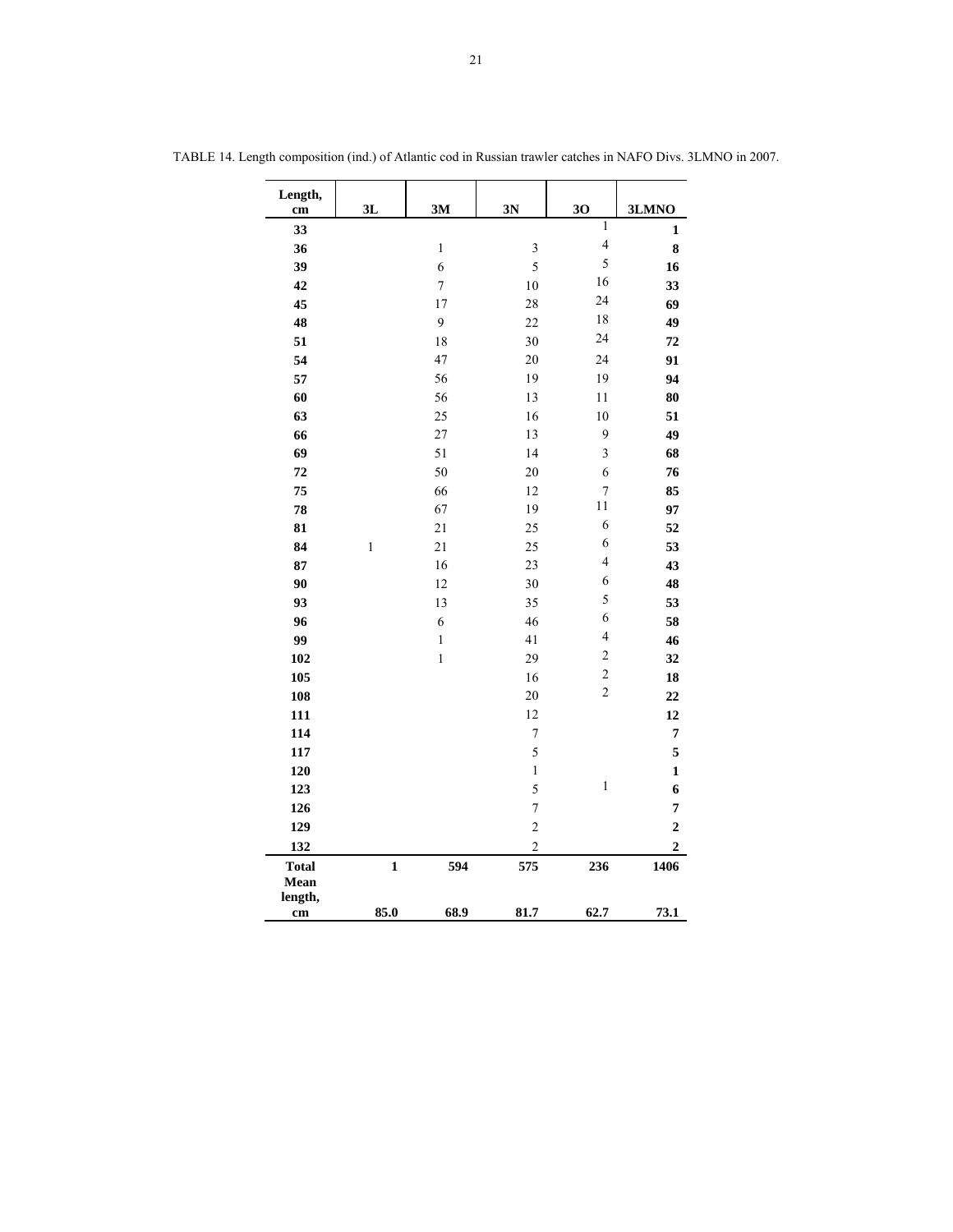| Length,<br>cm      | 3L   | 3M   | 3N   | 3LMN |
|--------------------|------|------|------|------|
| 24                 |      |      | 1    | 1    |
| 27                 | 3    |      |      | 3    |
| 30                 | 9    | 2    | 8    | 19   |
| 33                 | 31   | 5    | 26   | 62   |
| 36                 | 36   | 5    | 39   | 80   |
| 39                 | 55   | 20   | 43   | 118  |
| 42                 | 63   | 21   | 32   | 116  |
| 45                 | 34   | 7    | 36   | 77   |
| 48                 | 1    | 4    | 15   | 20   |
| 51                 |      |      | 1    | 1    |
| <b>Total</b>       | 232  | 64   | 201  | 497  |
| Mean<br>length, cm | 40.0 | 41.2 | 40.5 | 40.3 |

TABLE 15. Length composition (ind.) of Threebeard rockling in Russian trawler catches in NAFO Divs. 3LMN in 2007.

TABLE 16. Length composition (ind.) of White hake in Russian trawler catches in NAFO Divs. 3NO in 2007.

| <b>Males</b><br>cm<br>27<br>30<br>$\sqrt{2}$<br>33<br>36<br>39<br>42<br>1<br>1 | <b>Females</b><br>5<br>11<br>$\tau$<br>$\mathbf{1}$ | <b>Total</b><br>5<br>13<br>7<br>$\boldsymbol{2}$<br>$\mathbf{1}$ | <b>Males</b><br>$\mathfrak{2}$<br>$\overline{c}$ | <b>Females</b><br>1<br>$\overline{c}$<br>$\mathbf{1}$ | <b>Total</b><br>$\mathbf{1}$<br>$\mathbf 2$<br>$\mathbf{3}$ | <b>Males</b><br>$\sqrt{2}$<br>$\overline{c}$ | <b>Females</b><br>1<br>7<br>11<br>7 | <b>Total</b><br>$\mathbf{1}$<br>$\overline{7}$<br>13<br>$\overline{7}$ |
|--------------------------------------------------------------------------------|-----------------------------------------------------|------------------------------------------------------------------|--------------------------------------------------|-------------------------------------------------------|-------------------------------------------------------------|----------------------------------------------|-------------------------------------|------------------------------------------------------------------------|
|                                                                                |                                                     |                                                                  |                                                  |                                                       |                                                             |                                              |                                     |                                                                        |
|                                                                                |                                                     |                                                                  |                                                  |                                                       |                                                             |                                              |                                     |                                                                        |
|                                                                                |                                                     |                                                                  |                                                  |                                                       |                                                             |                                              |                                     |                                                                        |
|                                                                                |                                                     |                                                                  |                                                  |                                                       |                                                             |                                              |                                     |                                                                        |
|                                                                                |                                                     |                                                                  |                                                  |                                                       |                                                             |                                              |                                     |                                                                        |
|                                                                                |                                                     |                                                                  |                                                  |                                                       |                                                             |                                              | $\mathbf{1}$                        | $\mathbf{3}$                                                           |
|                                                                                |                                                     |                                                                  |                                                  |                                                       | $\boldsymbol{2}$                                            | 3                                            | 1                                   | $\overline{\mathbf{4}}$                                                |
| 45                                                                             |                                                     |                                                                  | 1                                                | $\mathbf{1}$                                          | $\boldsymbol{2}$                                            | $\overline{c}$                               | $\mathbf{1}$                        | 3                                                                      |
| 48<br>2                                                                        |                                                     | $\boldsymbol{2}$                                                 | 8                                                | 1                                                     | $\boldsymbol{9}$                                            | 10                                           | 1                                   | 11                                                                     |
| $\overline{c}$<br>51                                                           | $\overline{4}$                                      | 6                                                                | 8                                                | 4                                                     | 12                                                          | $10\,$                                       | 8                                   | 18                                                                     |
| 54<br>$\overline{c}$                                                           | $\overline{c}$                                      | 4                                                                | 9                                                | $\overline{c}$                                        | 11                                                          | 11                                           | $\overline{4}$                      | 15                                                                     |
| 3<br>57                                                                        | 6                                                   | 9                                                                | 11                                               | $\,$ 8 $\,$                                           | 19                                                          | 14                                           | 14                                  | 28                                                                     |
| 60<br>6                                                                        | 6                                                   | 12                                                               | 12                                               | 11                                                    | 23                                                          | 18                                           | 17                                  | 35                                                                     |
| 63<br>4                                                                        | 5                                                   | 9                                                                | 10                                               | 19                                                    | 29                                                          | 14                                           | 24                                  | 38                                                                     |
| 66<br>1                                                                        | 3                                                   | 4                                                                | $\overline{c}$                                   | 14                                                    | 16                                                          | 3                                            | 17                                  | 20                                                                     |
| 69<br>1                                                                        | $\overline{c}$                                      | 3                                                                | 5                                                | 7                                                     | 12                                                          | 6                                            | 9                                   | 15                                                                     |
| ${\bf 72}$<br>$\mathbf{1}$                                                     | $\overline{c}$                                      | 3                                                                | $\overline{c}$                                   | 3                                                     | 5                                                           | 3                                            | 5                                   | ${\bf 8}$                                                              |
| 75                                                                             |                                                     |                                                                  |                                                  | 5                                                     | 5                                                           |                                              | 5                                   | 5                                                                      |
| 78                                                                             | $\mathbf{1}$                                        | $\mathbf{1}$                                                     | $\overline{c}$                                   | 7                                                     | 9                                                           | $\overline{c}$                               | 8                                   | 10                                                                     |
| 81                                                                             |                                                     |                                                                  |                                                  | 6                                                     | 6                                                           |                                              | 6                                   | 6                                                                      |
| 84                                                                             |                                                     |                                                                  | $\mathbf{1}$                                     | 4                                                     | 5                                                           | $\mathbf{1}$                                 | 4                                   | 5                                                                      |
| 87                                                                             | $\mathbf{2}$                                        | $\boldsymbol{2}$                                                 |                                                  |                                                       |                                                             |                                              | $\overline{c}$                      | $\mathbf 2$                                                            |
| 90                                                                             |                                                     |                                                                  |                                                  | $\overline{c}$                                        | $\boldsymbol{2}$                                            |                                              | $\overline{c}$                      | $\boldsymbol{2}$                                                       |
| <b>Total</b><br>26                                                             | $\overline{57}$                                     | 83                                                               | 75                                               | $\overline{98}$                                       | 173                                                         | 101                                          | 155                                 | 256                                                                    |
| Mean<br>length,<br>56.7<br>cm                                                  | 51.3                                                | 53.0                                                             | 58.6                                             | 66.2                                                  | 62.9                                                        | 58.2                                         | 60.7                                | 59.7                                                                   |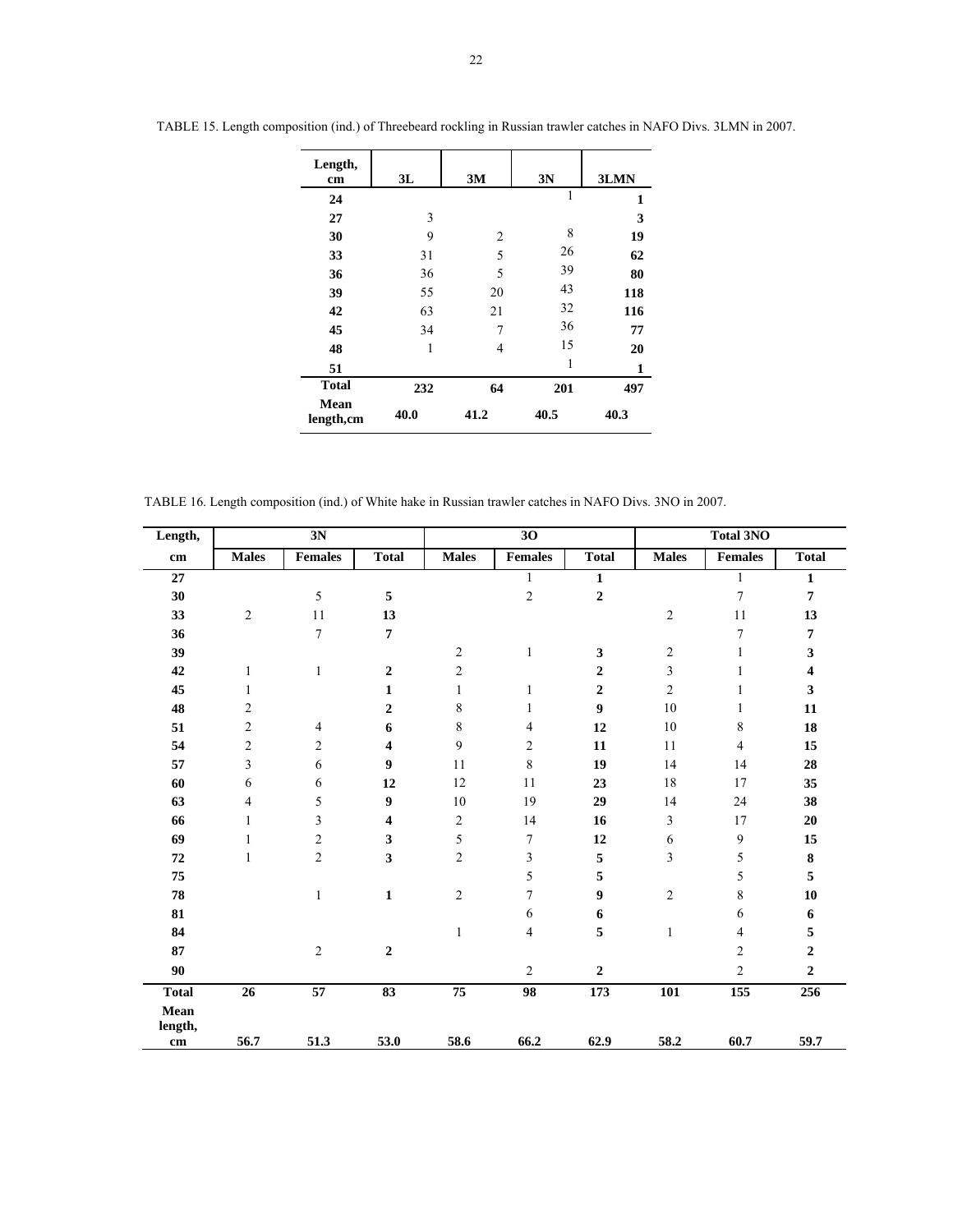| Length, cm         | 3L               | 3M             | 3N           | 30             | 3LMNO        |
|--------------------|------------------|----------------|--------------|----------------|--------------|
| 24                 |                  |                | $\mathbf{1}$ |                | $\mathbf{1}$ |
| 27                 |                  |                | 5            | $\mathbf{1}$   | 6            |
| 30                 |                  |                | 16           | $\overline{c}$ | 18           |
| 33                 | $\overline{2}$   |                | 29           | $\overline{4}$ | 35           |
| 36                 | $\sqrt{2}$       | 3              | 73           | 6              | 84           |
| 39                 | $\mathbf{1}$     | $\,1\,$        | 182          | 21             | 205          |
| 42                 | $\boldsymbol{7}$ | 15             | 351          | 39             | 412          |
| 45                 | $\boldsymbol{7}$ | 11             | 473          | 43             | 534          |
| 48                 | 9                | 20             | 691          | 60             | 780          |
| 51                 | 15               | 8              | 886          | 118            | 1027         |
| 54                 | 18               | 6              | 1295         | 165            | 1484         |
| 57                 | 18               | 24             | 1455         | 219            | 1716         |
| 60                 | 26               | 21             | 1703         | 290            | 2040         |
| 63                 | 38               | 28             | 1834         | 333            | 2233         |
| 66                 | 24               | 6              | 1775         | 343            | 2148         |
| 69                 | 9                | $\overline{4}$ | 1437         | 287            | 1737         |
| 72                 | 8                | $\overline{c}$ | 1114         | 136            | 1260         |
| 75                 | $\sqrt{ }$       | $\overline{c}$ | 704          | 84             | 797          |
| 78                 | 6                |                | 535          | 59             | 600          |
| 81                 | $\sqrt{2}$       |                | 282          | 34             | 318          |
| 84                 | $\,1$            |                | 125          | 12             | 138          |
| 87                 |                  |                | 37           | 3              | 40           |
| 90                 |                  |                | 9            | $\mathbf{1}$   | 10           |
| 93                 |                  |                | 1            |                | $\mathbf{1}$ |
| <b>Total</b>       | 200              | 151            | 15013        | 2260           | 17624        |
| Mean<br>length, cm | 60.8             | 56.1           | 62.6         | 63.3           | 62.6         |

TABLE 17. Length composition (ind.) of Thorny skate in Russian trawler catches in NAFO Divs. 3LMO in 2007.

TABLE 18. Length composition (ind.) of Black dogfish in Russian trawler catches in NAFO Divs. 3LMNO in 2007.

| Length, cm                      | <b>Males</b>   | <b>Females</b> | <b>Total</b>   |
|---------------------------------|----------------|----------------|----------------|
| 33                              |                | 1              | $\mathbf{1}$   |
| 36                              | 1              | 1              | $\overline{2}$ |
| 39                              | 6              | 9              | 15             |
| 42                              | 13             | 23             | 36             |
| 45                              | 16             | 33             | 49             |
| 48                              | 24             | 31             | 55             |
| 51                              | 31             | 33             | 64             |
| 54                              | 41             | 43             | 84             |
| 57                              | 53             | 48             | 101            |
| 60                              | 126            | 72             | 198            |
| 63                              | 105            | 62             | 167            |
| 66                              | 53             | 28             | 81             |
| 69                              | 16             | 48             | 64             |
| 72                              | $\overline{2}$ | 26             | 28             |
| 75                              | 3              | 10             | 13             |
| 78                              |                | 6              | 6              |
| 81                              |                | 1              | 1              |
| <b>Total</b><br>Mean length, cm | 490<br>59.5    | 475<br>59.2    | 965<br>59.4    |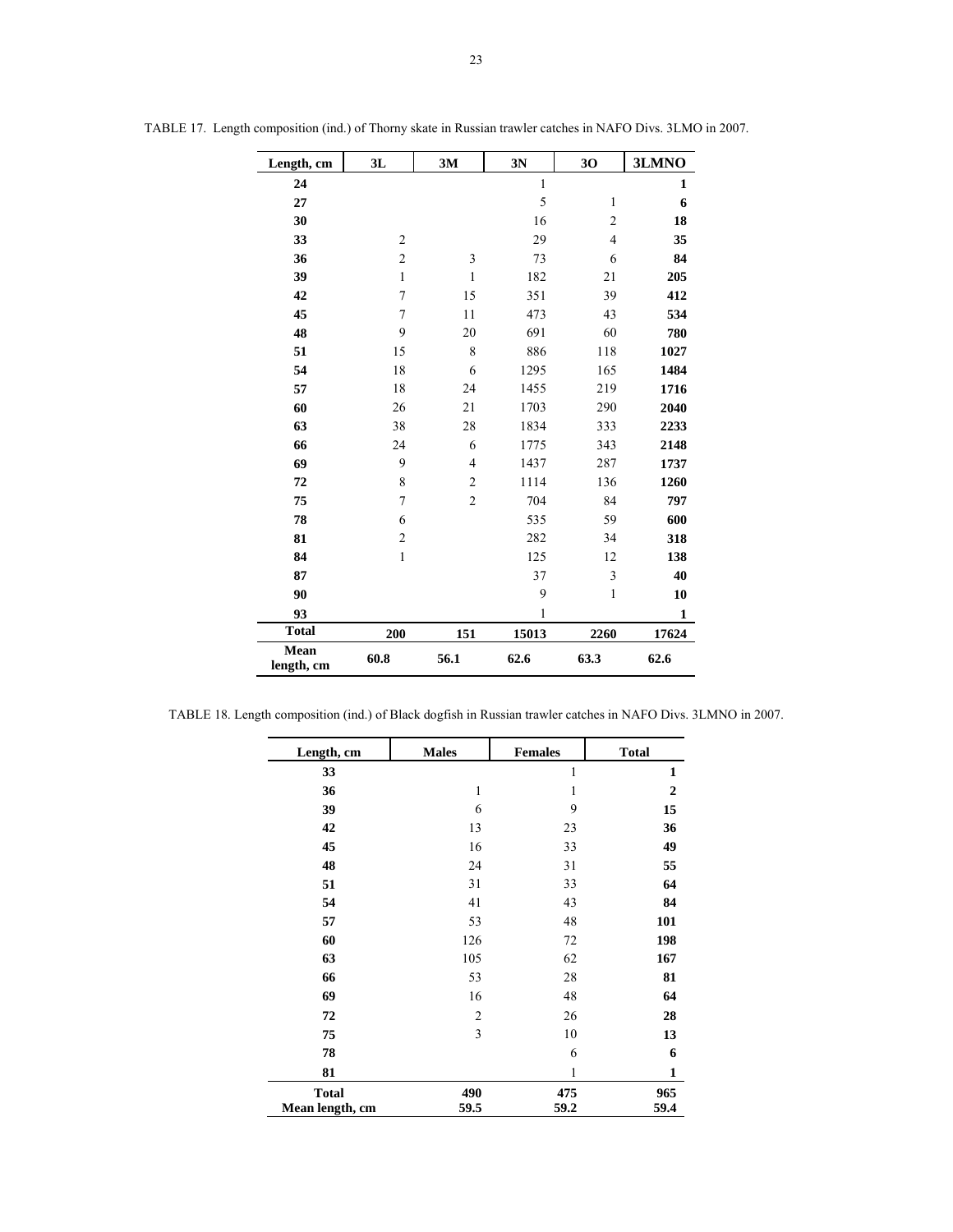| Length, cm         | 3L                      | 3M             | 3N                      | 30                      | 3LMNO                   |
|--------------------|-------------------------|----------------|-------------------------|-------------------------|-------------------------|
| 33                 |                         |                | $\mathbf{1}$            |                         | $\mathbf{1}$            |
| 39                 |                         | $\overline{c}$ |                         |                         | $\overline{2}$          |
| 42                 | $\overline{\mathbf{3}}$ |                | $\overline{\mathbf{3}}$ |                         | 6                       |
| 45                 | $\mathbf{1}$            |                | 8                       |                         | 9                       |
| 48                 | $\overline{\mathbf{3}}$ |                | $1\,1$                  |                         | 14                      |
| 51                 | 8                       | 5              | $20\,$                  | $\,1\,$                 | 34                      |
| 54                 | 10                      | $\mathbf{1}$   | $20\,$                  | $\mathbf{1}$            | 32                      |
| 57                 | 15                      | 6              | 12                      | $\overline{\mathbf{3}}$ | 36                      |
| 60                 | $\,$ 8 $\,$             | 5              | 16                      | $\mathbf{1}$            | 30                      |
| 63                 | 6                       | 3              | 17                      |                         | 26                      |
| 66                 | $\,$ 8 $\,$             | 5              | 5                       | $\mathbf{1}$            | 19                      |
| 69                 | 12                      | 6              | $\sqrt{ }$              |                         | 25                      |
| 72                 | 20                      | $\mathbf{1}$   | 5                       |                         | 26                      |
| 75                 | 9                       | $\overline{c}$ | $10\,$                  |                         | 21                      |
| 78                 | $\overline{7}$          | $\overline{c}$ | 8                       |                         | 17                      |
| 81                 | $\overline{\mathbf{3}}$ | $\,1$          | $\,1$                   |                         | 5                       |
| 84                 | $\overline{4}$          | 3              | 9                       |                         | 16                      |
| 87                 | 5                       |                | 6                       |                         | 11                      |
| 90                 | 5                       | $\overline{4}$ | $\sqrt{ }$              |                         | 16                      |
| 93                 | $\overline{4}$          | $\overline{c}$ | $\overline{4}$          |                         | ${\bf 10}$              |
| 96                 | $\,1\,$                 |                | $\mathbf{1}$            |                         | $\boldsymbol{2}$        |
| 99                 | $\,1$                   |                | 10                      |                         | 11                      |
| 102                |                         |                | $\overline{c}$          |                         | $\bf 2$                 |
| 105                | $\overline{c}$          |                | $\overline{c}$          |                         | $\overline{\mathbf{4}}$ |
| 108                | $\overline{4}$          |                | $\overline{4}$          |                         | $\bf 8$                 |
| 111                |                         |                | $\overline{\mathbf{3}}$ |                         | 3                       |
| 114                |                         |                | 5                       |                         | 5                       |
| 117                |                         |                | $\overline{\mathbf{3}}$ |                         | 3                       |
| 120                | 1                       |                | 3                       |                         | $\overline{\mathbf{4}}$ |
| <b>Total</b>       | 140                     | 48             | 203                     | $\overline{\mathbf{7}}$ | 398                     |
| Mean<br>length, cm | 70.9                    | 68.1           | 71.5                    | 58.4                    | 70.7                    |

TABLE 19. Length composition (ind) of Northern wolffish (*Anarchichas denticulatus*) in Russian trawler catches in NAFO Divs. 3LMNO in 2007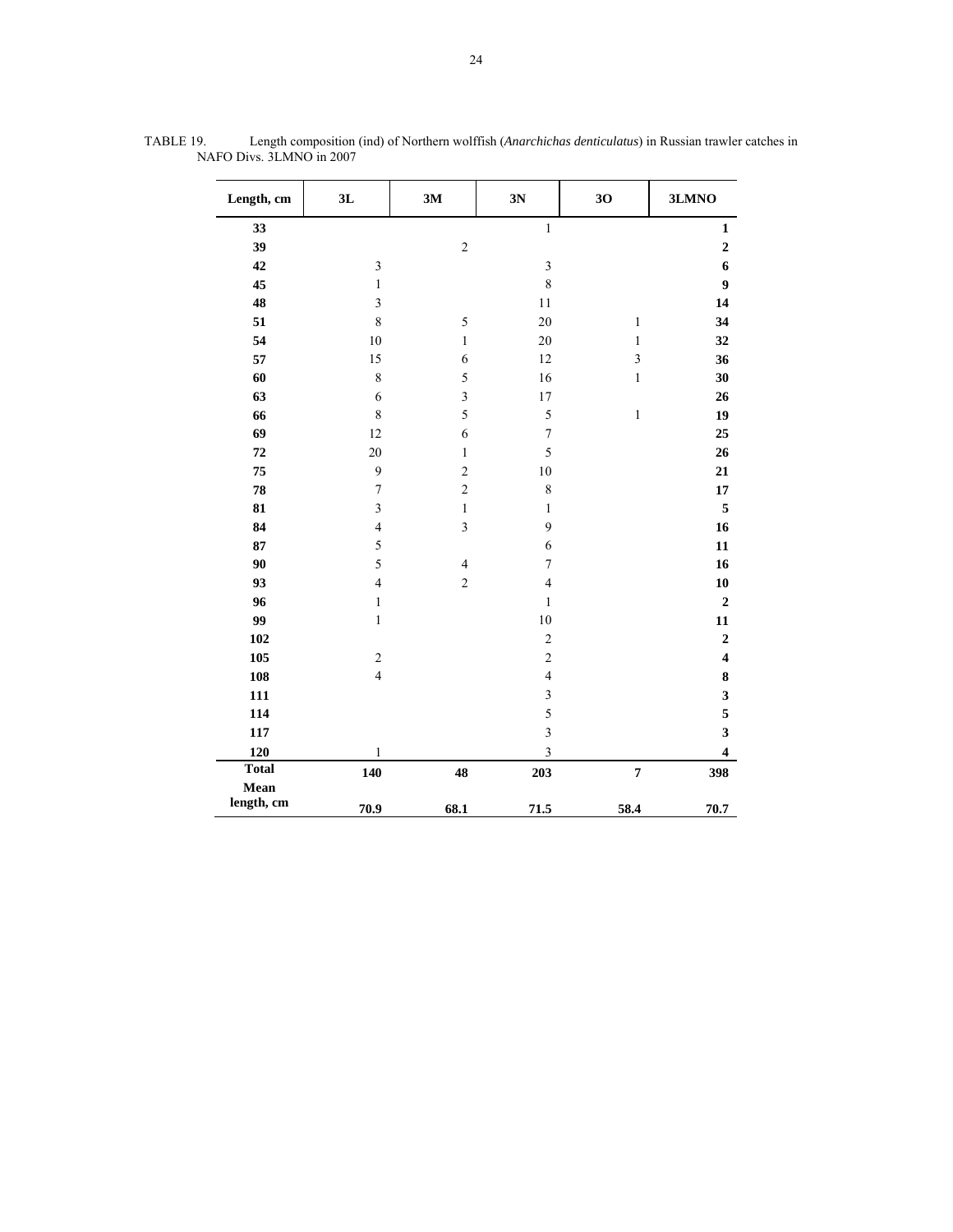| Length, cm   | 3L             | 3M             | 3N             | 3LMN                    |
|--------------|----------------|----------------|----------------|-------------------------|
| 18           | $\overline{2}$ |                |                | $\overline{2}$          |
| 21           |                |                | 4              | 4                       |
| 24           |                |                | $\overline{4}$ | $\overline{\mathbf{4}}$ |
| 27           | $\mathbf{1}$   |                | $\overline{7}$ | 8                       |
| 30           | 14             | $\mathfrak{Z}$ | 32             | 49                      |
| 33           | 31             | 10             | 51             | 92                      |
| 36           | 59             | 31             | 73             | 163                     |
| 39           | 61             | 27             | 45             | 133                     |
| 42           | 35             | 30             | 14             | 79                      |
| 45           | 23             | 20             | 19             | 62                      |
| 48           | 21             | 13             | 15             | 49                      |
| 51           | 17             | 15             | 13             | 45                      |
| 54           | 20             | 16             | 10             | 46                      |
| 57           | 11             | 6              | 5              | 22                      |
| 60           | 15             | $\mathbf{1}$   | $\overline{c}$ | 18                      |
| 63           | $\,$ 8 $\,$    |                |                | 8                       |
| 66           | $\mathbf{9}$   |                |                | $\boldsymbol{9}$        |
| 69           | 1              |                |                | 1                       |
| <b>Total</b> | 328            | 172            | 294            | 794                     |
| Mean length, |                |                |                |                         |
| cm           | 44.2           | 44.0           | 39.0           | 42.2                    |

TABLE 20. Length composition (ind.) of Blue hake (*Antimora rostrata*) in Russian trawler catches in NAFO Divs. 3LMN in 2007.

TABLE 21. Length composition (ind.) of Common grenadier (*Nezumia bairdii*) in Russian trawler catches in NAFO Divs. 3LMNO in 2007.

| Length, cm   | 3L   | 3M             | 3N   | 30             | 3LMNO        |
|--------------|------|----------------|------|----------------|--------------|
| 21           |      |                |      |                | $\mathbf{2}$ |
| 24           | 18   | 3              | 9    |                | 30           |
| 27           | 41   | 4              | 66   |                | 111          |
| 30           | 105  | 20             | 175  | $\overline{2}$ | 302          |
| 33           | 103  | 18             | 209  |                | 330          |
| 36           | 74   | 14             | 174  |                | 262          |
| 39           | 9    | $\overline{4}$ | 60   |                | 73           |
| 42           |      |                | 3    |                | 3            |
| <b>Total</b> | 350  | 64             | 697  | $\overline{2}$ | 1113         |
| Mean length, |      |                |      |                |              |
| cm           | 32.7 | 33.1           | 33.8 | 31.0           | 33.5         |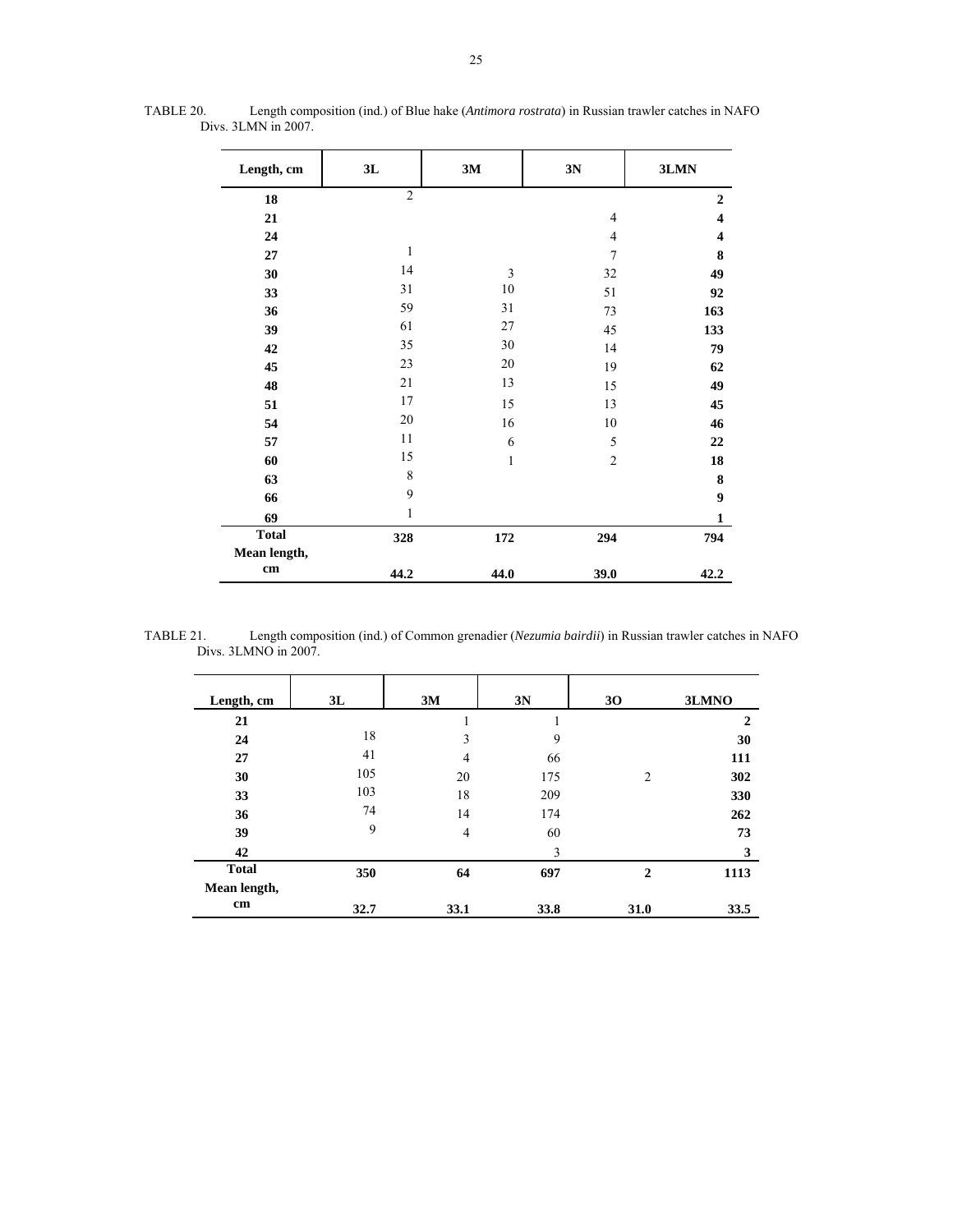| Length, cm       | 3L             | 3M                                         | 3N                                         | 30              | <b>LMNO</b>             |
|------------------|----------------|--------------------------------------------|--------------------------------------------|-----------------|-------------------------|
| 44               |                |                                            | $\overline{1}$                             |                 | $\mathbf{1}$            |
| ${\bf 50}$       |                | $\,1$                                      |                                            |                 | $\mathbf{1}$            |
| 52               |                |                                            | $\,1$                                      |                 | $\mathbf{1}$            |
| 56               |                |                                            | $\,1\,$                                    |                 | $\mathbf{1}$            |
| 58               |                |                                            | $\overline{c}$                             | $\,1$           | $\overline{\mathbf{3}}$ |
| 60               |                |                                            | $\,1$                                      |                 | $\mathbf{1}$            |
| 62               |                |                                            | $\frac{2}{2}$                              |                 | $\frac{2}{3}$           |
| 64               |                | $\,1\,$                                    |                                            |                 |                         |
| 68               |                | $\overline{c}$                             | $\,1$                                      |                 | $\overline{\mathbf{3}}$ |
| ${\bf 70}$       |                | $\,1\,$                                    | $\overline{\mathbf{c}}$                    | $\,1$           | $\overline{\mathbf{4}}$ |
| ${\bf 72}$       |                |                                            | $\,1$                                      |                 | $\mathbf{1}$            |
| 74               |                |                                            | $\overline{4}$                             | $\,1$           | $\overline{7}$          |
| ${\bf 76}$       |                | $\begin{array}{c} 2 \\ 2 \\ 2 \end{array}$ |                                            |                 | $\overline{\mathbf{4}}$ |
| 78               | $\,1$          |                                            | $\begin{array}{c} 2 \\ 3 \\ 2 \end{array}$ |                 | 6                       |
| ${\bf 80}$       |                |                                            |                                            | $\,1$           | $\overline{\mathbf{3}}$ |
| 82               |                |                                            | $\,1$                                      |                 | $\mathbf{1}$            |
| 84               |                |                                            | $\sqrt{2}$                                 |                 | $\frac{2}{4}$           |
| 86               | $\,1\,$        | $\sqrt{2}$                                 |                                            | $\,1$           |                         |
| 88               |                |                                            |                                            |                 | $\overline{\mathbf{3}}$ |
| 90               |                | $\,1$                                      | $\begin{array}{c} 3 \\ 3 \\ 2 \end{array}$ |                 | $\overline{\mathbf{4}}$ |
| 94               |                |                                            |                                            |                 | $\overline{\mathbf{c}}$ |
| 96               |                |                                            |                                            | $\,1$           | $\mathbf 1$             |
| 98               |                |                                            | $\,1$                                      |                 | $\mathbf{1}$            |
| <b>100</b>       |                |                                            | $\,1$                                      | $\,1$           | $\overline{\mathbf{c}}$ |
| 102              |                |                                            | $\frac{3}{4}$                              |                 | $\overline{\mathbf{3}}$ |
| 104              |                |                                            |                                            |                 | $\overline{\mathbf{4}}$ |
| 106              |                | $\,1\,$                                    |                                            |                 | $\mathbf{1}$            |
| ${\bf 108}$      | $\,1\,$        | $\,1$                                      |                                            |                 | $\overline{\mathbf{c}}$ |
| $\bf 110$        |                |                                            | $\,1\,$                                    |                 | $\mathbf{1}$            |
| 112              |                |                                            | $\,1$                                      |                 | $\mathbf{1}$            |
| 114              |                | $\sqrt{2}$                                 | $\overline{c}$                             |                 | $\overline{\mathbf{4}}$ |
| 116              |                |                                            | $\,1$                                      | $\mathbf{1}$    | $\overline{\mathbf{c}}$ |
| 118              |                |                                            | $\frac{3}{3}$                              | $\,1\,$         | $\overline{\mathbf{4}}$ |
| $120\,$          |                |                                            |                                            |                 | $\overline{\mathbf{3}}$ |
| 124              |                | $\,1$                                      | $\overline{\mathbf{3}}$                    | $\,1$           | 5                       |
| 126              | $\,1$          |                                            |                                            |                 | $\mathbf{1}$            |
| 128              |                |                                            | $\,1\,$                                    |                 | $\mathbf{1}$            |
| 130              |                | $\mathbf{1}$                               | $\overline{\mathbf{c}}$                    |                 | $\overline{\mathbf{3}}$ |
| 134              | $\,1\,$        | $\,1$                                      | $\,1$                                      | $\,1\,$         | $\overline{\mathbf{4}}$ |
| 140              |                |                                            | $\mathbf{1}$                               |                 | $\mathbf 1$             |
| 144              |                |                                            | $\,1$                                      |                 | $\mathbf{1}$            |
| 146              | $\,1$          | $\,1$                                      | $\,1$                                      |                 | $\overline{\mathbf{3}}$ |
| 150              |                |                                            | $\overline{\mathbf{c}}$                    |                 | $\overline{\mathbf{c}}$ |
| 154              |                |                                            | $\,1$                                      |                 | $\mathbf{1}$            |
| 158              |                |                                            | $\,1$                                      |                 | $\mathbf 1$             |
| 160              |                | $\sqrt{2}$                                 |                                            |                 | $\boldsymbol{2}$        |
| 164              |                |                                            | $\mathbf{1}$                               |                 | $\mathbf{1}$            |
| 168              |                |                                            | $\,1$                                      |                 | $\mathbf 1$             |
| ${\bf 176}$      |                |                                            | $\,1$                                      |                 | $\mathbf 1$             |
| 186              |                |                                            | $\mathbf{1}$                               |                 | $\mathbf{1}$            |
| <b>Total</b>     | $\overline{6}$ | 24                                         | 74                                         | $\overline{11}$ | 115                     |
| Mean length, cm. | 113.5          | 97.8                                       | 101.9                                      | 96.5            | 101.1                   |

TABLE 22. Length composition (ind.) of Atlantic halibut (*Hippoglossus hippoglossus*) in Russian trawler catches in NAFO Divs. 3LMNO in 2007.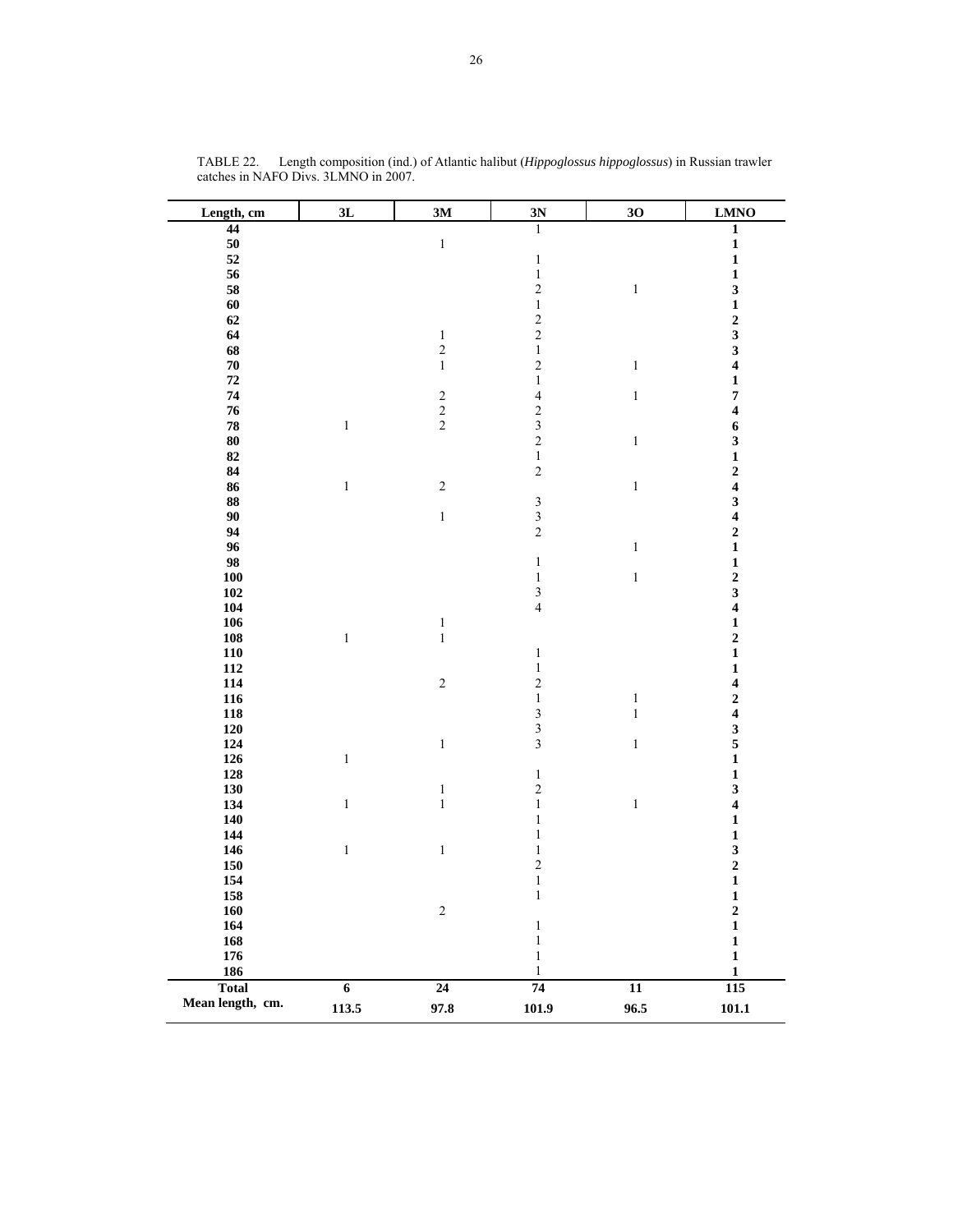

Fig. 1. Diagram of SST monitoring in the Northwest Atlantic.